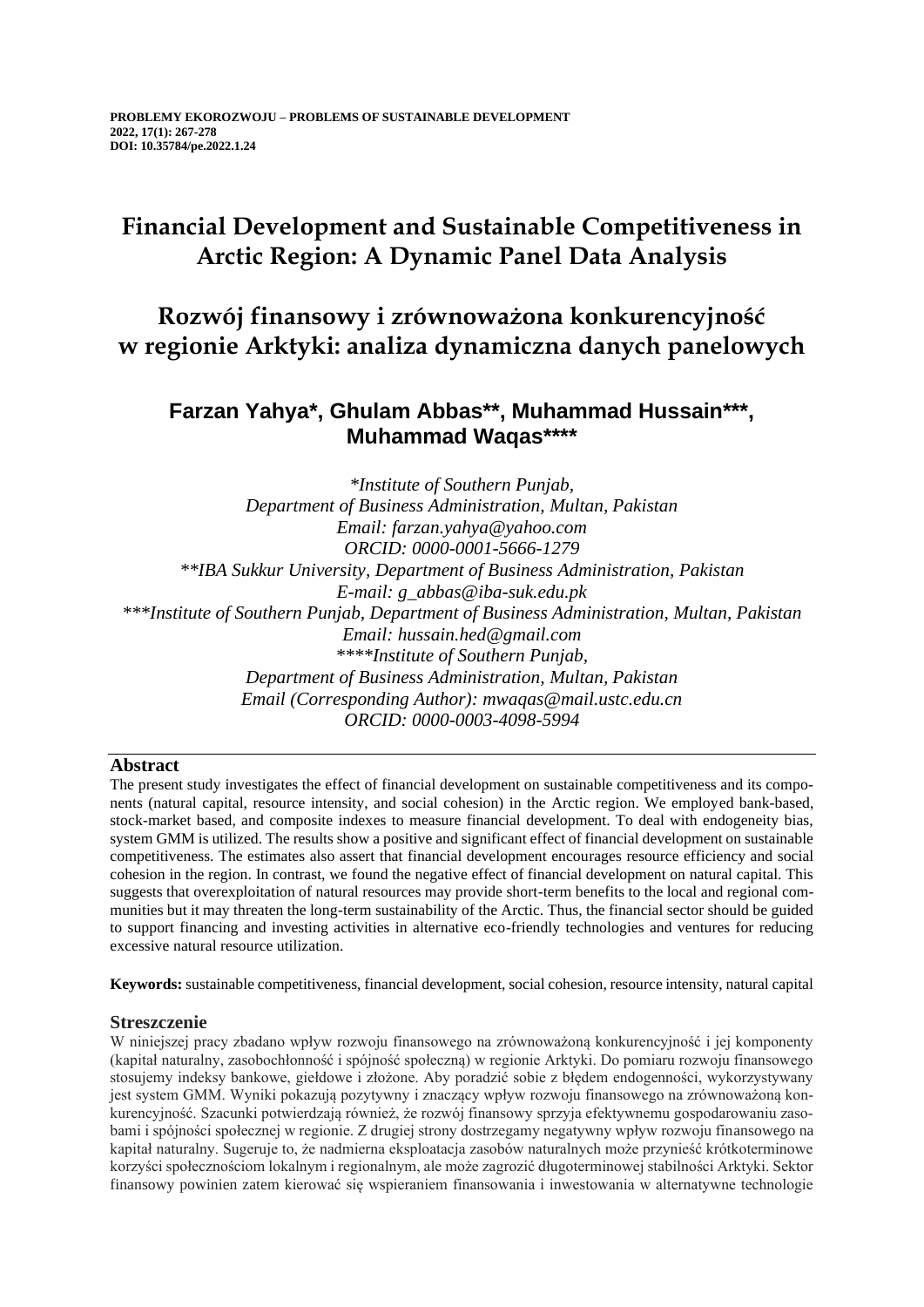przyjazne dla środowiska oraz przedsięwzięcia mające na celu ograniczenie nadmiernego wykorzystania zasobów naturalnych.

**Słowa kluczowe:** zrównoważona konkurencyjność, rozwój finansowy, zasobochłonność, spójność społeczna, kapitał naturalny

#### **1. Introduction**

Economic activities and development are essential for the prosperity of human civilization. Besides, the demand for fresh air, raw material, energy, and food by humans from Mother Nature has emerged. These dramatic changes in demand deteriorated the ecosystem by depleting natural resources, loss of biodiversity, land degradations, and increased waste and pollution emissions [\(Lan, Malik, Lenzen, McBain, &](#page-10-0)  [Kanemoto, 2016\)](#page-10-0). Currently, the earth is in an Anthropocene phase where human greed is deliberately deteriorating nature and creating threats for their current and future generations [\(Gough, 2017\)](#page-10-1). Consequently, global economies are finding adequate ways to be commercially competitive without compromising environmental quality and social welfare to avoid further socio-ecological crises [\(Thore &](#page-10-2)  [Tarverdyan, 2016\)](#page-10-2). The notion of sustainable development harmonized the institutional development, technological orientation, financial investment, and exploitation of resources to meet both present and eventual needs of human survival [\(Thore &](#page-10-2)  [Tarverdyan, 2016\)](#page-10-2).

The universalization of capital markets through globalization exhibits both scale and wealth effects of the economy [\(Dauvergne, 2010\)](#page-9-0). Researchers have also observed that environmentally cleaner countries usually have efficient and more developed financial markets [\(Al Mamun, Sohag, Shahbaz, &](#page-9-1)  [Hammoudeh, 2018;](#page-9-1) [Dasgupta, Laplante, &](#page-9-2)  [Mamingi, 2001\)](#page-9-2). Increased level of accessibility to wealth by financial development advances living standards, attract energy-efficient green technologies and mitigate environmental degradation[\(Du,](#page-9-3)  [Wei, & Cai, 2012;](#page-9-3) [Hsueh, Hu, & Tu, 2013;](#page-10-3) [Zafar,](#page-11-0)  [Saud, & Hou, 2019;](#page-11-0) [Zaidi, Zafar, Shahbaz, & Hou,](#page-11-1)  [2019\)](#page-11-1). Strong financial systems have more lenient and low cost credit policies for eco-friendly projects [\(Dasgupta et al., 2001;](#page-9-2) [Tamazian & Rao, 2010\)](#page-10-4). On the other hand, the critics of the finance-environment nexus found adverse consequences of financial development on the environment. More access to finance and credit increases industrial activities that may lead to environmental degradation and more carbon emissions [\(Sadorsky, 2010;](#page-10-5) [Shahbaz,](#page-10-6)  [Mallick, Mahalik, & Loganathan, 2015\)](#page-10-6).

This study focuses on the Arctic region to further explore the relationship between financial development and sustainable competitiveness. The fluctuation in temperature of the Arctic region is more significant compared to other regions on the earth. A World Bank report predicts around a 4°C to 8°C in-

crease in the Arctic Ocean along with a complete meltdown of ice packs by the year 2025 [\(Schellnhuber et al., 2012\)](#page-10-7). Ocean acidification has increased by 30% in the past few years due to the increase in  $CO<sub>2</sub>$  emissions (Oi et al., 2017). Natural resources remained largely untapped despite their abundance in the region. Along with the risks of major disasters, the cost of oil exploration, gas drilling, and mining is very high. Despite global warming and ecological emergency in the Arctic region, melting ice is in favor of economic outlooks with respect to tourism, trade and exploitation of natural resources. Thus, investigating the role of financial development in the region to facilitate natural capital, social capital, resource intensity and overall long-term sustainable competitiveness is important for prospective policy implications.

The contribution of the present study to the existing literature is fourfold. Firstly, this study examines the association between financial development and sustainable competitiveness in the Arctic region. Owing to the major climatic changes and environmental degradation issues in the region, this study will help regulatory bodies to design an optimal policy to expedite economic growth with depleting natural and social capital. Secondly, we have investigated several individual and aggregate indexes of financial development on sustainable competitiveness to evaluate the scale and efficiency effects of financial development. Thirdly, besides composite measures, we also investigated the effect of financial development on the dimensions of sustainable competitiveness including social capital, natural capital, and resource intensity to evaluate a more holistic view. Fourthly, considering the limitations of data availability, we used several advanced statistical tools to deal with omitted variables bias and endogeneity issues.

The rest of the paper is organized as follows. Section 2 discusses the notion of sustainable competitiveness along with its relationship with financial development. Section 3 is related to data sources, measurement of the variables, and the empirical model of the study. Section 4 discusses the estimation results and discussion. We concluded the study in the final section along with policy implications and future recommendations.

#### **2. Literature Review**

The concept of sustainable development in economics emerged after the expeditious degradation of natural, social, and human capital despite economic growth. Currently, researchers and policymakers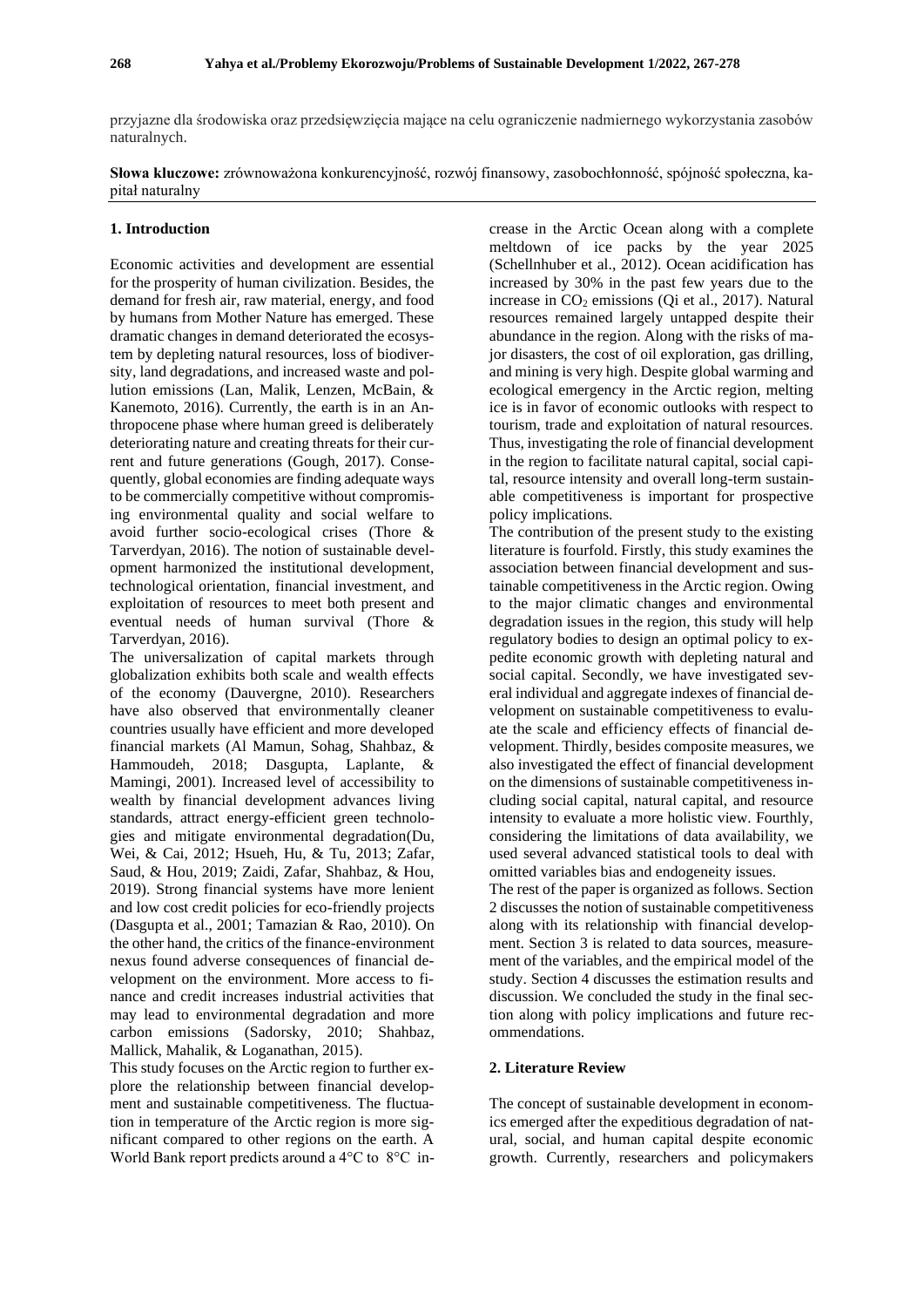have incorporated United Nation's seventeen sustainable development goals (SDGs) in their agendasetting to achieve global sustainability by fostering innovation, reducing poverty, protecting the planet, providing quality education, ensuring peace and prosperity, promoting inclusive industrialization, building resilient infrastructure [\(Thore &](#page-10-2)  [Tarverdyan, 2016\)](#page-10-2). Previously, sustainable growth was linked to innovation, the labor force, and natural resources. Later, classical economic theorists introduced capital to the construct as all other production functions remain futile without capital accumulation [\(Paun, Musetescu, Topan, & Danuletiu, 2019\)](#page-10-9). Thus, sustaining natural capital, social capital, and human capital along with economic growth is important to achieve sustainable competitiveness.

Previous studies argued that financial sector development is conducive to sustainable economic development especially in the long-run [\(Durusu-Ciftci,](#page-9-4)  [Ispir, & Yetkiner, 2017;](#page-9-4) [Paun et al., 2019\)](#page-10-9). However, it is still an underexplored phenomenon that how financial development impedes (facilitates) natural capital, social capital, resource intensity, or overall sustainable competitiveness, especially in the Arctic region. A wide strand of studies mainly focused on two components of sustainable competitiveness, i.e., environmental quality and economic growth. It is argued that economic and financial development is a protracted process that may promise a good standard of comfort but also degrade environmental quality [\(Zhang, 2011\)](#page-11-2).

Initially, the debate between environmental quality and financial development was established after Grossman and Krueger (1995) proposed the Environmental Kuznets curve (EKC). According to the EKC hypothesis, economic development may deteriorate environmental quality but economies thrive to take steps to control environmental degradation once they reach a GDP's threshold level. This hypothesis is tested by various researchers at the country and region level [\(Apergis & Ozturk, 2015;](#page-9-5) [Carson, 2010;](#page-9-6) [Jebli, Youssef, & Ozturk, 2016\)](#page-10-10). Nonetheless, omitting financial development from the environmental degradation function may lead to spurious estimates [\(Tamazian, Chousa, & Vadlama](#page-10-11)[nnati, 2009\)](#page-10-11).

Financial development may influence the environmental quality or air pollution through wealth effect (efficient stock markets), business effect (elevating investment activities), and scale effect (domestic output expansion). Developed financial markets may allocate funds efficiently, reduce finance costs, facilitate the acquisition of energy-efficient technologies to mitigate environmental pollution [\(Tamazian et al.,](#page-10-11)  [2009\)](#page-10-11). On the other hand, [Tamazian and Rao \(2010\)](#page-10-4) argued that financial development may reduce environmental degradation in the presence of strong institutions only in transactional economics. Similar results were purported by [Ntow-Gyamfi, Bokpin,](#page-10-12)  [Aboagye, and Ackah \(2020\)](#page-10-12) in the African region.

[Lee, Chen, and Cho \(2015\)](#page-10-13) investigated this relationship in OECD countries using Fully Modified Least Square (FMOLS). Using domestic credit to the private sector as a measurement of financial development, they found its negative effect on environmental degradation. Besides the advocates of financial development, researchers have also revealed its adverse effects on the eco-system [\(Al-Mulali, Ozturk,](#page-9-7)  [& Lean, 2015;](#page-9-7) [Sadorsky, 2010;](#page-10-5) [Shahbaz, Shahzad,](#page-10-14)  [Ahmad, & Alam, 2016;](#page-10-14) [Zhang, 2011\)](#page-11-2).

[Shahbaz et al. \(2016\)](#page-10-14) investigated the effect of financial development on environmental degradation in Pakistan using quarterly data. They argued that bank-based financial development impedes environmental quality by increasing energy demand. Developing countries generally meet the energy demands using all available resources including non-renewable energy. Based on the Keynesian theory of consumption, [Zhang \(2011\)](#page-11-2) posited that the development of financial intermediation boosts the consumption of household items that exuberate air pollution emissions. Using the panel data of European countries[, Al-Mulali et al. \(2015\)](#page-9-7) also find a positive effect of financial development on  $CO<sub>2</sub>$  emissions. Nonetheless, natural capital is not only related to sustaining air quality, it is a wider concept that delineates the country's capability to self-sustain through mineral resources, energy, food production, biodiversity, climate, water and land.

Although studies have shown mixed evidence on the effect of natural capital abundance on financial development [\(Khan, Hussain, Shahbaz, Yang, & Jiao,](#page-10-15)  [2020;](#page-10-15) [Zaidi, Wei, et al., 2019\)](#page-11-3), we highlighted and explored the role of financial development on replenishing or depleting natural resources of Arctic region. Likewise, studies have investigated the impact of social capital in developing financial markets. Social capital is the sum of the well-being and social stability of the entire population. It engenders consensus and social cohesion which in turn protect human capital, over exploration of natural resources, and promote a stable macroeconomic environment. Societies with high social capital are generally less likely to use informal credit, have higher access to institutional credit, invest their savings in stocks, and use checks for financial transactions that facilitate financial development [\(Elkhuizen, Hermes, Jacobs, &](#page-9-8)  [Meesters, 2018;](#page-9-8) [Guiso, Sapienza, & Zingales, 2004\)](#page-10-16). Even though there is a scarcity of literature related to the effect of financial development on a composite index of social capital, studies favor financial development in facilitating the health system (Chireshe  $\&$ [Ocran, 2020\)](#page-9-9), income equality [\(Gharleghi &](#page-9-10)  [Jahanshahi, 2020\)](#page-9-10), voter turnout at referenda and blood donations [\(Guiso et al., 2004\)](#page-10-16).

Financial development is also capable of stimulating the financial and resource efficiency of a country. It allows FDI flows, reduces information asymmetry between borrowers and lenders, reduces the cost of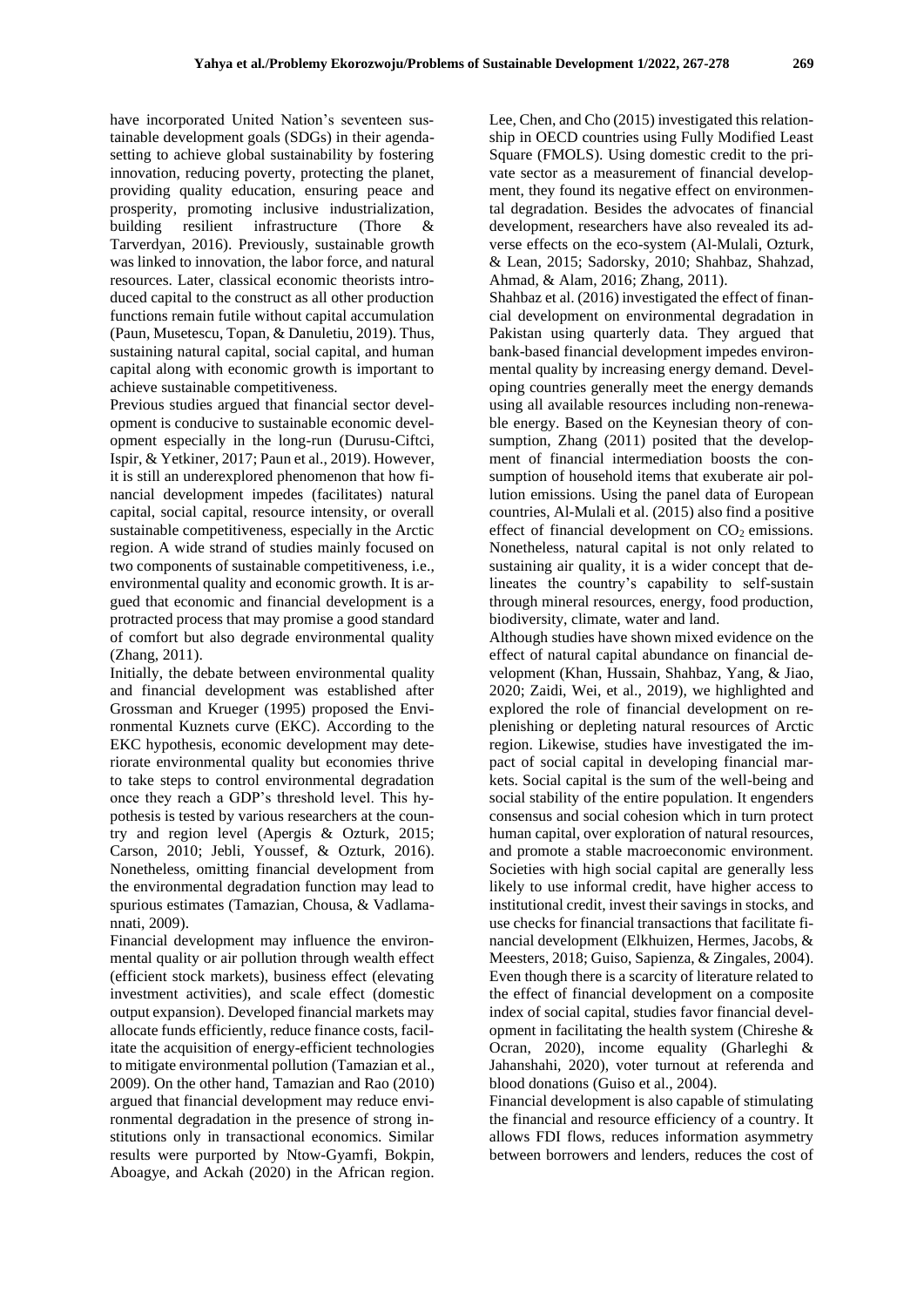loans, and promotes banking activities that eventually affect fixed investment and energy demands [\(Mukhtarov, Humbatova, Seyfullayev, & Kalbiyev,](#page-10-17)  [2020\)](#page-10-17). Using the provincial panel data, spatial measurement, and generalized least squares methods, [Xu](#page-10-18)  [and Tan \(2020\)](#page-10-18) found a positive effect of financial development on natural resource utilization efficiency by upgrading industrial infrastructure. A higher level of financial development efficiently allocates resources and improves the flow of capital toward industry, making them more competitive and productive. Furthermore, companies transform themselves to cleaner production for avoiding higher environmental governance costs [\(Zameer, Wang, &](#page-11-4)  [Yasmeen, 2020\)](#page-11-4). Thus, based on the aforementioned debate, we posit that financial development plays a vital role in improving sustainable competitiveness and its components.

#### **3. Research Methodology**

#### *3.1. Sample and Measurement of Variables*

To estimate the dynamic and causal relationship between financial development and sustainable competitiveness, the panel data of 8 countries within the Arctic circle (Iceland, Denmark, Canada, United States, Russia, Finland, Sweden, and Norway) are selected over the period 2012 to 2019. Sustainable competitiveness is the dependent variable of this study. Previously, studies have measured the competitiveness of a country through its GDP or other individual proxies but they do not systematically express a national balance sheet. GDP only measures the monetary value of a country but ignores the environmental and social interconnections that lead to sustainable development. To measure the long-term financial and non-financial sustainability of the country, we adapt the sustainable competitiveness  $index<sup>1</sup> developed by Solability. There are five pil$ lars of sustainable competitiveness including natural resources (agriculture, biodiversity, water, resources, and pollution), resource intensity (energy, water, and raw material), government efficiency (government cohesion, infrastructure, business environment, corruption, and financial stability), intellectual capital (education, R&D and new business) and social cohesion (health, equity, crime, satisfaction, and freedom). Nonetheless, to investigate the effect of financial development on sub-indexes of sustainable competitiveness, we have considered three pillars, i.e. natural capital, resource intensity,

and social cohesion due to their consistency in all reports<sup>2</sup>.

There are several measures available in prior literature to assess financial development. Relying on the commonly used bank-based and market-based measures of financial development, we used bank concentration, domestic credit to the private sector (DCPS), S&P Global Equity Indices, stock market returns, and financial market development index. The data of bank concentration is collected from the Financial Structure Dataset which is measured through the ratio of total assets of the three largest banks to total banking industry assets in each country. On the other hand, the data of domestic credit to the private sector (% of GDP), S&P Global Equity Indices (annual % change), and stock market return (%, Year-On-Year) are accessed through World Bank Database. We extracted the data of the composite financial market index from the global competitiveness index (GCI). Financial market development is the eighth pillar of GCI and its index is developed based on efficiency, trustworthiness, and confidence in the financial services of the country.

To minimize the omitted variable bias, we consider several control variables including military expenditures, tax revenue, trade openness, and inflation. A higher level of military expenditures may impede economic growth [\(d'Agostino, Dunne, & Pieroni,](#page-9-11)  [2019\)](#page-9-11), elevate income inequality [\(Raza, Shahbaz, &](#page-10-19)  [Paramati, 2017\)](#page-10-19), and may increase pollutant emissions [\(Gokmenoglu, Taspinar, & Rahman, 2021\)](#page-10-20). Similarly, it is believed that tax avoidance is a barrier to sustainable development [\(Bird & Davis-](#page-9-12)[Nozemack, 2018\)](#page-9-12) while an increased level of tax revenue boosts economic growth [\(Takumah & Iyke,](#page-10-21)  [2017\)](#page-10-21). Inflation is incorporated in the model due to its noticeable role in affecting the finance-growth nexus. Financial development may adversely influence sustainable development if inflation is higher than a certain threshold level [\(Bandura, 2020\)](#page-9-13). Last but not the least, trade openness is employed as a control variable because it promotes the usage of eco-friendly technologies [\(Yahya & Rafiq, 2019\)](#page-10-22) and facilities economic growth [\(Huchet‐Bourdon,](#page-10-23)  [Le Mouël, & Vijil, 2018\)](#page-10-23).

#### *3.2. Model Specification*

Initially, we assume that financial development positively influences sustainable competitiveness and its pillars. Thus, the baseline static model is specified as below:

$$
SC_{it} = \beta_0 + \beta_1 FD_{it} + AX_{it} + \mu_t + \varepsilon_{it}
$$
 (1)

velopment indicators data is available till 2019. Thus, we restrict the time-series from 2012 to 2019 after considering the data availability of financial development indicators. 2 Initially, four pillars were developed to measure sustainable competitiveness index, i.e. natural capital, resource intensity, sustainable innovation and social cohesion. However, sustainable innovation was replaced by government efficiency and intellectual capital in later reports.

<sup>1</sup>Although several measurements of sustainable competitiveness are available in prior studies, the Global Sustainable Competitiveness index (GSCI) is a comprehensive index based on 116 quantitative indicators. The first annual report of GSCI was developed in year 2012. Although the data over the period 2012 to 2020 is available for sustainable competitiveness and its components, the financial de-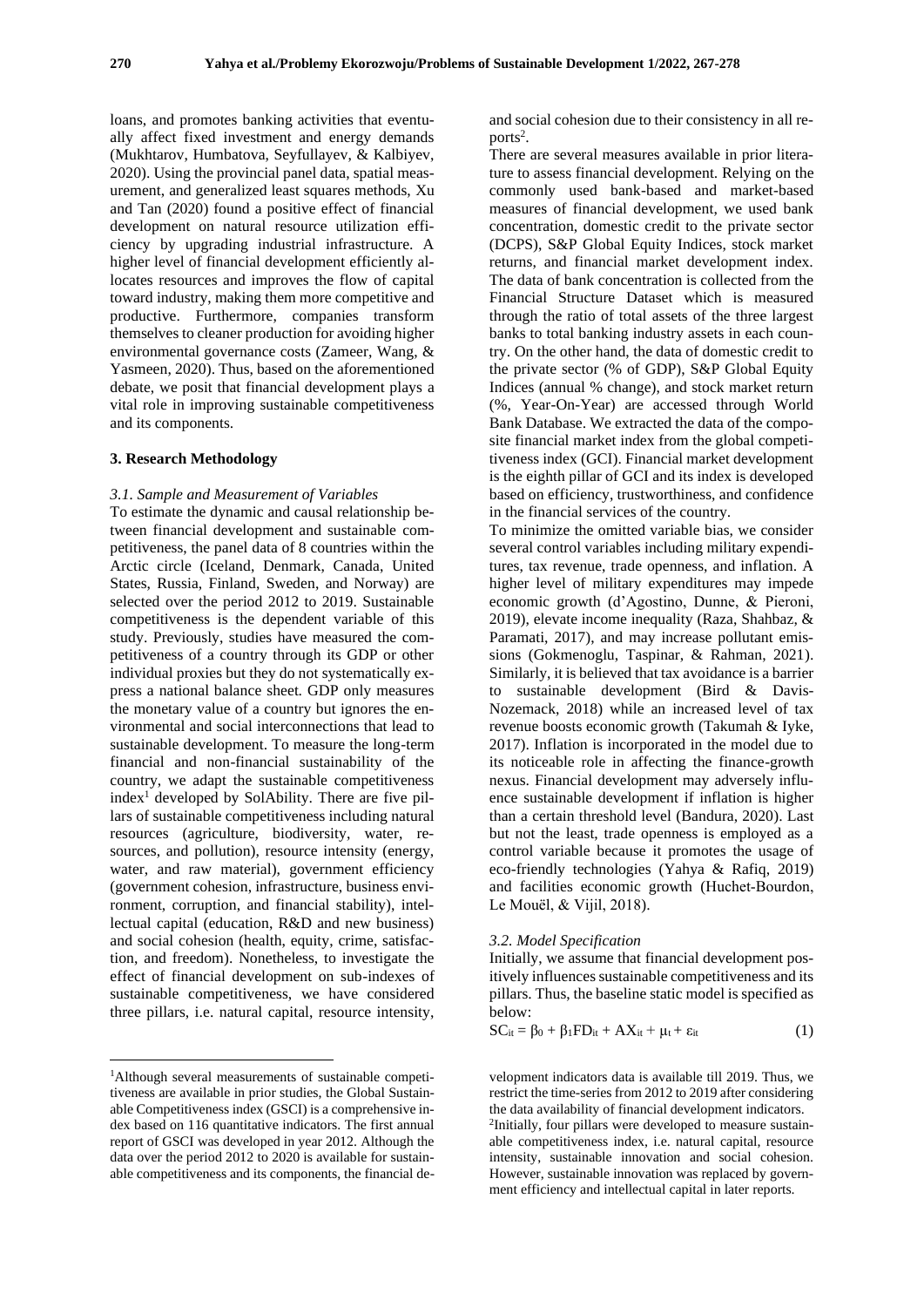|                                     | Minimum   | Maximum | Mean    | S.D.   |
|-------------------------------------|-----------|---------|---------|--------|
| <b>Sustainable Competitiveness</b>  | 43.900    | 62.800  | 54.000  | 5.002  |
| Natural Capital                     | 42.900    | 67.600  | 57.225  | 5.452  |
| <b>Resource Intensity</b>           | 28.400    | 59.200  | 35.673  | 17.415 |
| Social Cohesion                     | 34.400    | 78.300  | 56.173  | 15.421 |
| <b>DCPS</b>                         | 43.914    | 190.949 | 107.547 | 58.090 |
| <b>Bank Concentration</b>           | 28.794    | 100.000 | 72.045  | 26.534 |
| S&P-GE-Indices                      | $-48.983$ | 48.733  | 7.209   | 17.302 |
| <b>SM-Return</b>                    | $-14.200$ | 31.680  | 9.401   | 10.469 |
| <b>Financial Market Development</b> | 3.192     | 5.565   | 4.821   | 0.750  |
| <b>Military Expenditures</b>        | 0.000     | 5.452   | 1.810   | 1.414  |
| Tax-Revenue                         | 9.183     | 37.934  | 20.714  | 8.349  |
| <b>Trade Openness</b>               | 26.514    | 104.268 | 70.671  | 23.241 |
| Inflation                           | $-0.208$  | 15.534  | 2.228   | 2.675  |

Table 1. Descriptive Statistics, source: Authors' calculations

SC is the sustainable competitiveness index, FD is the financial development,  $X_{it}$  is the vector of control variables namely: tax revenue, inflation, and financial openness,  $\varepsilon_{it}$  is the error term, i is the individual dimension of the panel, and t is the temporal dimension.

It should be noted that pooled ordinary least squares are generally biased and produce inconsistent estimates of the parameters in the presence of reverse causality. Although the fixed-effect estimator may reduce the issue of omitted variable bias, the twoway causal relationships can be dealt with some instrumental variables methods [\(Anderson & Hsiao,](#page-9-14)  [1981\)](#page-9-14). Nonetheless, the instrumental variable estimator developed by [Anderson and Hsiao \(1981\)](#page-9-14) does not account for the differenced structure of the new error terms and does not utilize the moment conditions, thus, yield inefficient estimates for short panels. To deal with the measurement errors, endogeneity, and omitted variable bias, we take into account the system generalized method of moments (GMM) proposed by [Arellano and Bover \(1995\)](#page-9-15) and [Blundell and Bond \(1998\)](#page-9-16). This method uses both levels and differenced equations to evaluate valid instruments. Difference estimators generally produce asymptotic imprecision and latent biases in finite samples due to which system GMM is a preferred tool [\(Blundell & Bond, 1998\)](#page-9-16). The system GMM neither intensity the strength of measurement error nor discard cross-country variation. Accordingly, a revised dynamic model is specified in equation 2:  $SC_{it} = \beta_0 + \beta_1 SC_{it-1} + \beta_2 FD_{it} + AX_{it} + \mu_t + \varepsilon_{it}$  (2) In system GMM, additional moment conditions can be introduced by incorporating the lagged differ-

ences of the explanatory variables as instruments for the level equations and the level equations to the first-differenced equations. Even though economies with a higher level of financial development may lead to economic growth but there could be certain omitted variables that drive sustainable competitiveness. Additionally, it is also possible that natural capital depletion, resource intensity, and social cohesion boost the demand for financial services and thereby enhance financial development. Thus, valid instrumental variables (correlated with financial development but no relation with error term) may mitigate the reverse causality issue. Furthermore, we use the standard Sargan-Hansen test of over-identifying restriction to test the validity of the instrumental variables and the existence of serial correlation through AR (2) test for second-order serial correlation of the differenced residuals.

#### **4. Empirical Findings and Discussion**

The descriptive statistics of the dependent, independent, and control variables are shown in Table 1. The mean value of sustainable competitiveness is 54.00 showing better sustainable performance of the Arctic region compared to other regions with Russia at the lower end and Denmark at the upper end. The overall mean scores of natural capital  $(M = 57.23)$ and social cohesion ( $M = 56.17$ ) are also indicating natural resource abundance and satisfactory connectedness among the societal environment in the region. Nonetheless, the mean score of resource intensity (M  $= 35.67$ ) is low compared to other SC indicators with the lowest value of Russia and the highest value of Sweden. Despite resource abundance in the Arctic region, the efficiency of resource use is not reasonable. From the perspective of explanatory values, the standard deviation values of bank-based financial development indicators (DCPS and bank concentration) are very high, indicating significant regional differences. The financial development of Russia stands lowest in the region while the most domestic credit to the private sector is provided by the USA and Iceland has the most concentrated banking system. The stock market-based indicates that the region provides around 7% to 9% to the investors. Overall, the financial market of Russia is the least developed while Finland has the most efficient and trustworthy financial market.

Table 2 reports the correlation matrix of the underlying variables of the study. The results show a positive and significant relationship of financial development (FMD and BC) with sustainable competitiveness while military expenditures and inflation impede sustainable development. Similarly, financial development indicators are positively associated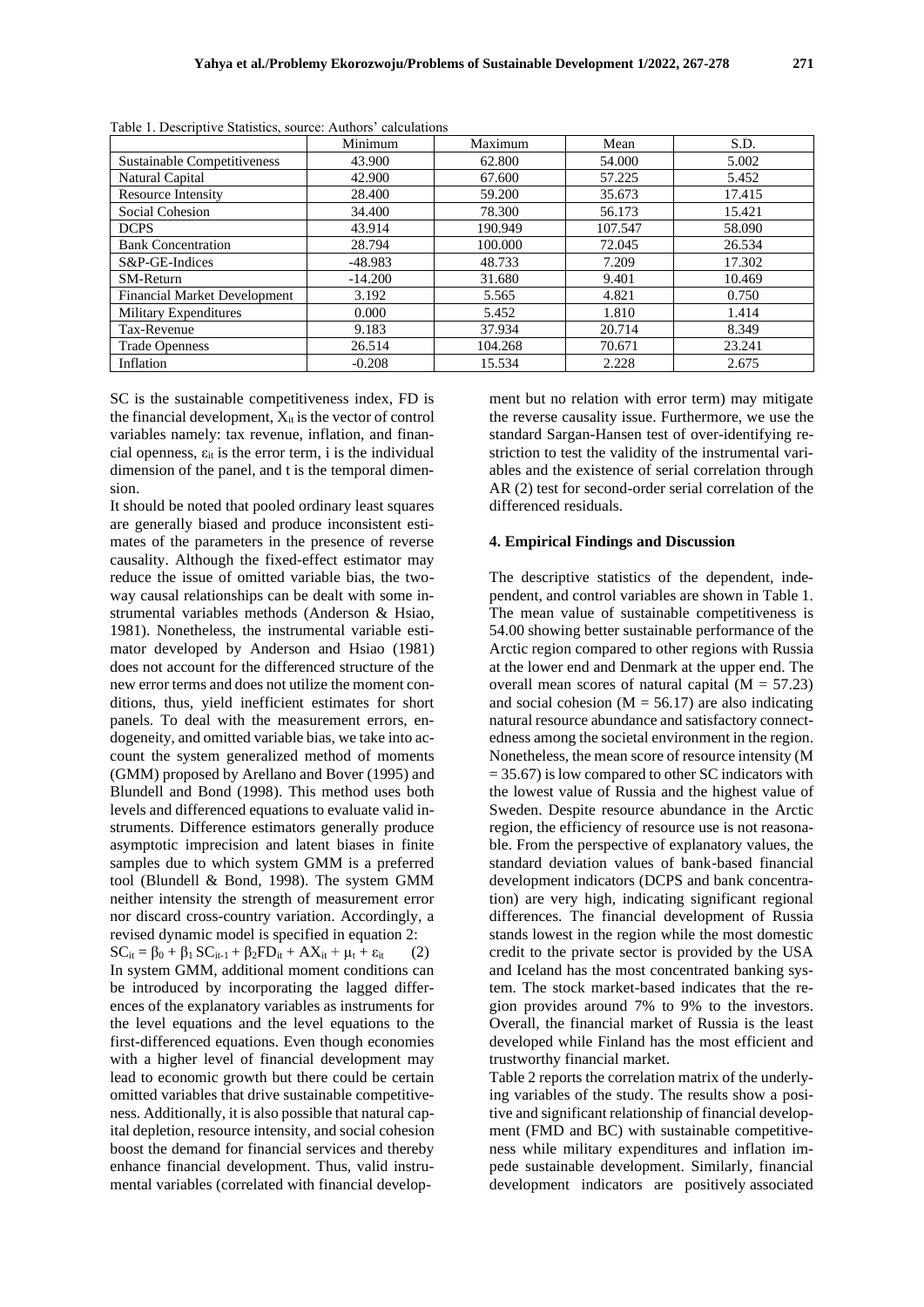|             | <b>SC</b> | NC        | <b>RI</b> | <b>SC</b>  | <b>DCPS</b> | BC        | $S\&P$  | <b>SMR</b> | <b>FMD</b> | <b>MILX</b> | <b>TAXR</b> | <b>TROP</b> |
|-------------|-----------|-----------|-----------|------------|-------------|-----------|---------|------------|------------|-------------|-------------|-------------|
| <b>SC</b>   |           |           |           |            |             |           |         |            |            |             |             |             |
| NC          | .094      |           |           |            |             |           |         |            |            |             |             |             |
| RI          | $.458**$  | .013      |           |            |             |           |         |            |            |             |             |             |
| <b>SOC</b>  | $.751**$  | $-.084$   | .209      |            |             |           |         |            |            |             |             |             |
| <b>DCPS</b> | .198      | $-.427**$ | .072      | .181       |             |           |         |            |            |             |             |             |
| BC          | $.728***$ | .036      | .137      | $.708**$   | .156        |           |         |            |            |             |             |             |
| S&P         | .254      | $-.182$   | $.486**$  | .136       | .251        | .035      | 1       |            |            |             |             |             |
| <b>SMR</b>  | .064      | $-.306*$  | $-.169$   | .170       | $.328*$     | .150      | .246    | 1          |            |             |             |             |
| <b>FMD</b>  | $.379***$ | $.293*$   | .105      | $.372***$  | .232        | .284      | .163    | .009       |            |             |             |             |
| <b>MILX</b> | $-.730**$ | $-.123$   | $-.147$   | $-.735***$ | .058        | $-.664**$ | .109    | $-.085$    | $-.253$    |             |             |             |
| <b>TAXR</b> | $.676**$  | $-.133$   | .166      | $.619**$   | $.439***$   | $.535***$ | .086    | .237       | .063       | $-.649**$   |             |             |
| <b>TROP</b> | $.693**$  | $-.062$   | .164      | $.700**$   | .080        | $.706**$  | .036    | .196       | $-.063$    | $-.717**$   | $.743**$    |             |
| <b>INF</b>  | $-.448**$ | $-.135$   | $-.144$   | $-.414***$ | $-.292*$    | $-.323*$  | $-.122$ | $-.062$    | $-.670**$  | $.530**$    | $-.380**$   | $-.267$     |

Table 2. Correlation Matrix, source: Authors' own calculations

Note: SC = Sustainable competitiveness, NC = Natural capital, RI = Resource intensity, SOC = Social cohesion, DCPS = Domestic credit to private sector,  $BC = Bank$  concentration,  $S\&P = S\&P - GE$ -indices,  $SMR = Stock$  market returns,  $FMD =$ Financial market development index,  $MILX = Military$  expenditures,  $TAXR = Tax$  revenue,  $TROP = Trade$  openness,  $INF =$ Inflation. \*\*, \* indicate significant at 1% and 5% levels, respectively

with social capital and resource efficiency. On the other hand, financial development (DCPS and SMR) may deplete the natural resources of the Arctic region. The results also show that trade openness and tax revenues improve the sustainable performance of the countries especially by cultivating social wellbeing in the society.

Initially, we analyzed the effect of financial development indicators on sustainable competitiveness and its sub-indexes using pooled OLS estimations. The results shown in Table 3 and 4 indicate a positive effect of financial development on sustainable competitiveness and social cohesion. On the other hand, we found a significant and positive effect of only stock market-based proxies on resource intensity while the negative effect of DCPS and SM returns on natural capital. Nonetheless, the pooled OLS estimates are generally criticized for generating *upward biased* estimates [\(Basu, 2020;](#page-9-17) [Yahya & Rafiq, 2020\)](#page-10-24). In contrast, the fixed-effect estimations produced *downward biased* estimates for our models (see Table 5 and 6) despite their ability to control omitted variable bias. To control omitted variable bias and reverse causality simultaneously, we relied on the estimations of system GMM. Hausman test of endogeneity is utilized to test the endogeneity of variables. The results<sup>3</sup> warranted reverse causality and threatened the reliability of static models (i.e. fixed-effect or pooled OLS estimations). Before applying the system GMM, we also confirmed the stationarity of the variables. The unit root test by [Levin, Lin, and Chu](#page-10-25)  [\(2002\)](#page-10-25) is employed to test if the time series is free of unit root to avoid spurious regression estimates. The LLC test results show that all variables are stationarity at level form except military expenses which is stationary at the first-order difference.

We used lagged values of financial development indicators as possible instruments in the system GMM as we were able to gather exogenous variables to instrument these indicators. For all the underlying models, the null hypothesis for the Sargan test is not rejected proving the validity of instruments used by system GMM (see Table 7 and 8). Correspondingly, the insignificant p-values of AR(2) test statistic also specify the absence of second-order serial correlation which further validates the accuracy of all estimated models. The results of sys-GMM show a significant and positive effect of all financial development indicators on sustainable competitiveness except S&P GE indices. Consistent with prior studies, it is argued that financial development is conducive to the sustainable development of the Arctic region [\(Busch, Bauer, & Orlitzky, 2016;](#page-9-18) [Durusu-Ciftci et](#page-9-4)  [al., 2017;](#page-9-4) [Haider & Adil, 2019;](#page-10-26) [Paun et al., 2019\)](#page-10-9). Financial development has made these countries commercially competitive and simultaneously encourage social welfare and environmental protection [\(Thore & Tarverdyan, 2016\)](#page-10-2). Possibly, the banks and stock markets in the region are encouraging socially responsible investments [\(Ganda, 2019\)](#page-9-19).

In contrast, we find evidence that financial development is increasing the consumption of natural resources as bank concentration and stock market returns are negatively associated with natural capital. We partially endorse the previous studies that financial development elevates energy demands [\(Al-](#page-9-7)[Mulali et al., 2015;](#page-9-7) [Sadorsky, 2010;](#page-10-5) [Shahbaz et al.,](#page-10-14)  [2016\)](#page-10-14) which are generally met by natural resources including oil, coal, natural gas, etc. Nonetheless, our results are not asserting the detrimental effect of financial development on environmental quality because our estimates also support the positive effect of financial development on resource efficiency [\(in](#page-10-18)  [line with, Xu & Tan, 2020\)](#page-10-18). Although financial markets and institutions play a prominent role in increasing natural resource consumption, the Arctic region

#### The results are not reported for brevity purpose, however, can be provided on demand.

<sup>3</sup> Except DCPS, SMR and INF, the p-values of all other variables were significant confirming endogeneity issue.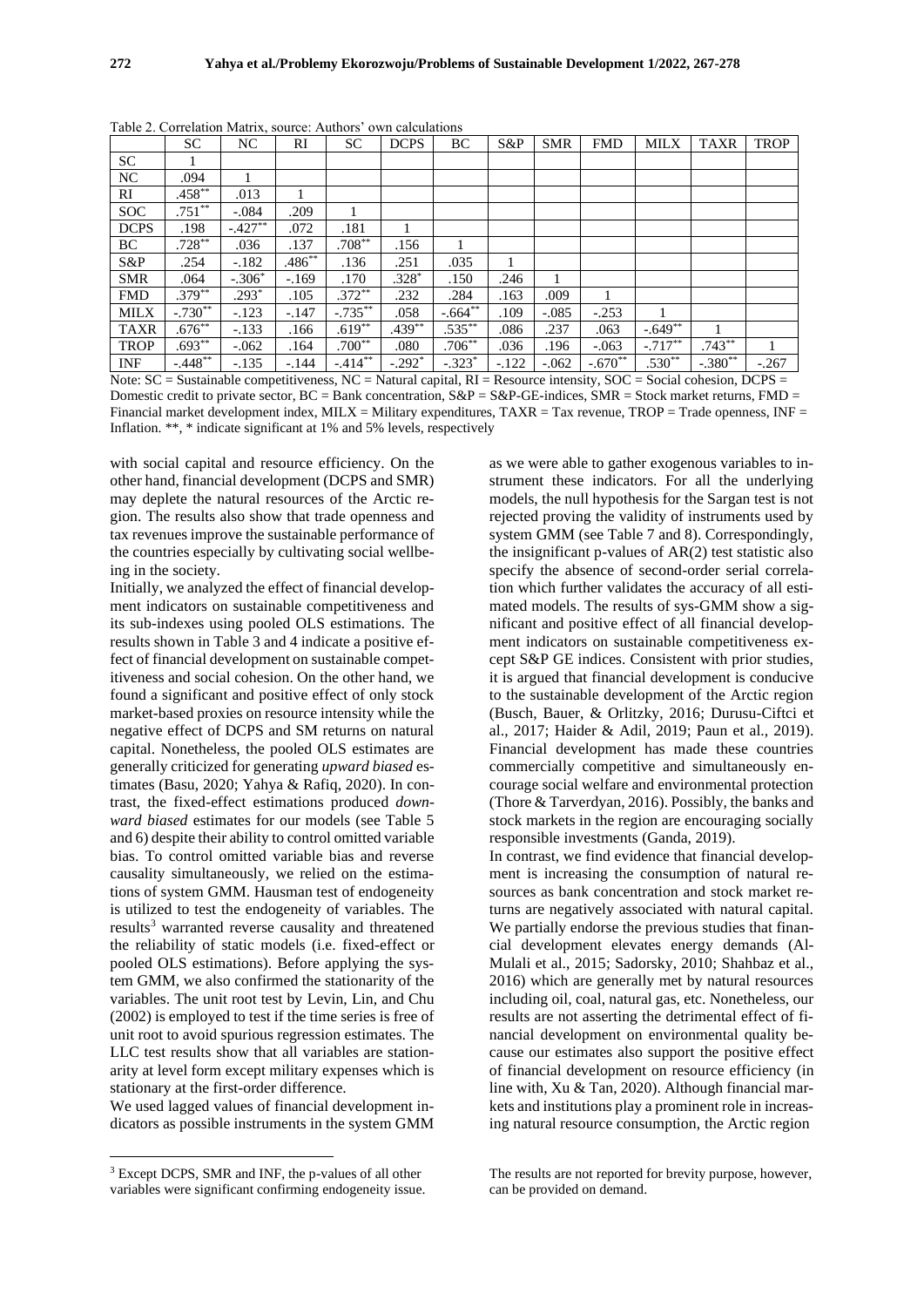| <b>Variables</b>          |                        |                         | $DV =$ Sustainable Competitiveness |                        |                       |                        |                      | <b>DV= Natural Capital</b> | 5<br>3<br>4            |                       |  |  |  |
|---------------------------|------------------------|-------------------------|------------------------------------|------------------------|-----------------------|------------------------|----------------------|----------------------------|------------------------|-----------------------|--|--|--|
|                           | ı                      | $\overline{\mathbf{2}}$ | 3                                  | 4                      | 5                     | 1                      | 2                    |                            |                        |                       |  |  |  |
| Domestic Credit           | 0.100<br>(0.012)       |                         |                                    |                        |                       | $-0.059***$<br>(0.017) |                      |                            |                        |                       |  |  |  |
| <b>Bank Concentration</b> |                        | $0.087***$<br>(0.023)   |                                    |                        |                       |                        | 0.008<br>(0.044)     |                            |                        |                       |  |  |  |
| S&P (GE-Indices)          |                        |                         | $0.091***$<br>(0.026)              |                        |                       |                        |                      | $-0.041$<br>(0.049)        |                        |                       |  |  |  |
| SM-Return                 |                        |                         |                                    | $-0.031$<br>(0.047)    |                       |                        |                      |                            | $-0.136***$<br>(0.075) |                       |  |  |  |
| FMD                       |                        |                         |                                    |                        | $2.800***$<br>(0.847) |                        |                      |                            |                        | 2.286<br>(1.520)      |  |  |  |
| Military Expenses         | $-1.873***$<br>(0.810) | $-1.553***$<br>(0.673)  | $-2.592***$<br>(0.739)             | $-1.594***$<br>(0.776) | $-1.091*$<br>(0.710)  | $-0.443$<br>(1.193)    | $-1.690$<br>(1.271)  | $-1.276$<br>(1.357)        | $-1.423$<br>(1.233)    | $-1.237$<br>(1.275)   |  |  |  |
| Tax Revenue               | 0.132<br>(0.150)       | $0.286***$<br>(0.107)   | $0.235***$<br>(0.108)              | $0.213***$<br>(0.121)  | $0.172*$<br>(0.108)   | 0.277<br>(0.221)       | $-0.152$<br>(0.203)  | $-0.173$<br>(0.198)        | $-0.130$<br>(0.193)    | $-0.188$<br>(0.195)   |  |  |  |
| Trade Openness            | 0.011<br>(0.062)       | $-0.0841*$<br>(0.057)   | $-0.049$<br>(0.056)                | 0.003<br>(0.061)       | 0.058<br>(0.057)      | $-0.123$<br>(0.092)    | $-0.0627$<br>(0.109) | $-0.0315$<br>(0.103)       | $-0.038$<br>(0.097)    | $-0.006$<br>(0.103)   |  |  |  |
| Inflation                 | $-0.063$<br>(0.263)    | 0.020<br>(0.224)        | 0.125<br>(0.237)                   | $-0.135$<br>(0.253)    | 0.335<br>(0.266)      | $-0.484$<br>(0.388)    | $-0.098$<br>(0.423)  | $-0.228$<br>(0.435)        | $-0.152$<br>(0.402)    | 0.263<br>(0.477)      |  |  |  |
| Intercept                 | 52.857***<br>(3.841)   | 50.524***<br>(3.427)    | 56.382***<br>(3.571)               | 52.791<br>(3.860)      | 34.005***<br>(6.697)  | 68.497***<br>(5.661)   | 67.460***<br>(6.472) | 66.163***<br>(6.561)       | 66.855***<br>(6.137)   | 52.209***<br>(12.022) |  |  |  |
| R-Squared                 | 0.613                  | 0.703                   | 0.691                              | 0611                   | 0.688                 | 0.293                  | 0.109                | 0.123                      | 0.172                  | 0.154                 |  |  |  |

Table 4. Pooled OLS Estimations (Effect of Financial Development on Resource Intensity and Social Cohesion)

| Variables          |                     |                    | DV= Resource Intensity (Pooled OLS) |                     |                     | DV= Social Cohesion (Pooled OLS) |                        |                        |                        |                       |  |  |
|--------------------|---------------------|--------------------|-------------------------------------|---------------------|---------------------|----------------------------------|------------------------|------------------------|------------------------|-----------------------|--|--|
|                    |                     | 2                  | 3                                   |                     | 5.                  |                                  | 2                      | 3                      | 4                      | 5                     |  |  |
| Domestic Credit    | 0.004<br>0.066      |                    |                                     |                     |                     | $0.065**$<br>(0.037)             |                        |                        |                        |                       |  |  |
| Bank Concentration |                     | 0.017<br>(0.147)   |                                     |                     |                     |                                  | $0.220***$<br>(0.079)  |                        |                        |                       |  |  |
| S&P (GE-Indices)   |                     |                    | $0.539***$<br>(0.143)               |                     |                     |                                  |                        | $0.162**$<br>(0.093)   |                        |                       |  |  |
| SM-Return          |                     |                    |                                     | $0.376*$<br>(0.254) |                     |                                  |                        |                        | 0.088<br>(0.151)       |                       |  |  |
| FMD                |                     |                    |                                     |                     | 2.382<br>(5.162)    |                                  |                        |                        |                        | $9.680***$<br>(2.630) |  |  |
| Military Expenses  | 0.938<br>4.444      | 1.049<br>4.216)    | $-4.475$<br>(3.923)                 | 1.792<br>4.140)     | 1.511<br>4.330)     | $-6.026$<br>(2.509)              | $-4.372***$<br>(2.264) | $-6.302***$<br>(2.562) | $-4.823***$<br>(2.471) | $-2.679$<br>(2.206)   |  |  |
| Tax Revenue        | $-0.000$<br>(0.824) | 0.046<br>(0.675)   | 0.199<br>(0.574)                    | 0.111<br>(0.647)    | 0.001<br>(0.663)    | 0.271<br>(0.465)                 | 0.411<br>(0.362)       | 0.260<br>(0.374)       | 0.190<br>(0.386)       | 0.089<br>(0.338)      |  |  |
| Trade Openness     | 0.142<br>(0.342)    | 0.120<br>(0.362)   | $-0.155$<br>(0.298)                 | 0.180<br>(0.326)    | 0.187<br>(0.349)    | 0.231<br>(0.193)                 | $-0.058$<br>(0.194)    | 0.067<br>(0.195)       | 0.145<br>(0.194)       | $0.358***$<br>(0.178) |  |  |
| Inflation          | $-0.844$<br>(1.445) | $-0.841$<br>1.405) | 0.614<br>(1.259)                    | -0.979<br>(1.351)   | $-0.478$<br>(1.621) | $-0.069$<br>(0.816)              | $-0.105$<br>(0.755)    | $-0.030$<br>0.822)     | $-0.452$<br>(0.806)    | 1.117<br>(0.826)      |  |  |
| Intercept          | 25.331<br>(21.076)  | 24.904<br>21.466)  | 45.402***<br>(18.963)               | 23.043<br>(20.593)  | 9.240<br>40.813)    | 49.453***<br>(11.901)            | 44.064***<br>(11.529)  | 56.351***<br>(12.382)  | 50.871***<br>(12.295)  | $-15.306$<br>20.794)  |  |  |
| R-Squared          | 0.039               | 0.039              | 0.282                               | 0.086               | 0.074               | 0.609                            | 0.646                  | 0.609                  | 0.584                  | 0.683                 |  |  |

is using these resources efficiently to attain sustainable competitiveness. Thus, opposed to prior studies [\(Asif et al., 2020;](#page-9-20) [Manzano & Gutiérrez, 2019\)](#page-10-27), our study also does not support the *resource curse hypothesis* for the Polar region.

Finally, our results also reveal that financial development promotes social cohesion and social wellbeing. The banking efficiency, stock market efficiency, and the trustworthiness of financial markets in the Arctic region may facilitate their health system [\(Chireshe & Ocran, 2020\)](#page-9-9), income equality [\(Gharleghi & Jahanshahi, 2020\)](#page-9-10), and improve the connectedness among groups in society. The region has substantial deposits of precious metals, around 30 percent of undiscovered gas, and 13 percent of the world's oil reserves [\(Trump, Kadenic, & Linkov,](#page-10-28)  [2018\)](#page-10-28). Despite the rapid exploration of these natural resources by private companies, the human activity in the area is increased which is expediting economic

and social development [\(Becker & Pollard, 2016\)](#page-9-21). From the perspective of control variables, the results show expected signs in all models, however, the significance level differs across the estimated models.

#### **5. Conclusion and Implications**

This paper investigated the effect of bank-based and stock market-based indicators of financial development on the sustainable competitiveness of the Arctic region using the system GMM estimator. Furthermore, the effect of financial development is examined with the components of sustainable competitiveness including natural capital, social cohesion, and resource intensity. After controlling for military expenses, tax revenues, inflation, and trade openness, the results show a significant and positive effect of financial development on sustainable competitiveness. It is also posited that financial develop-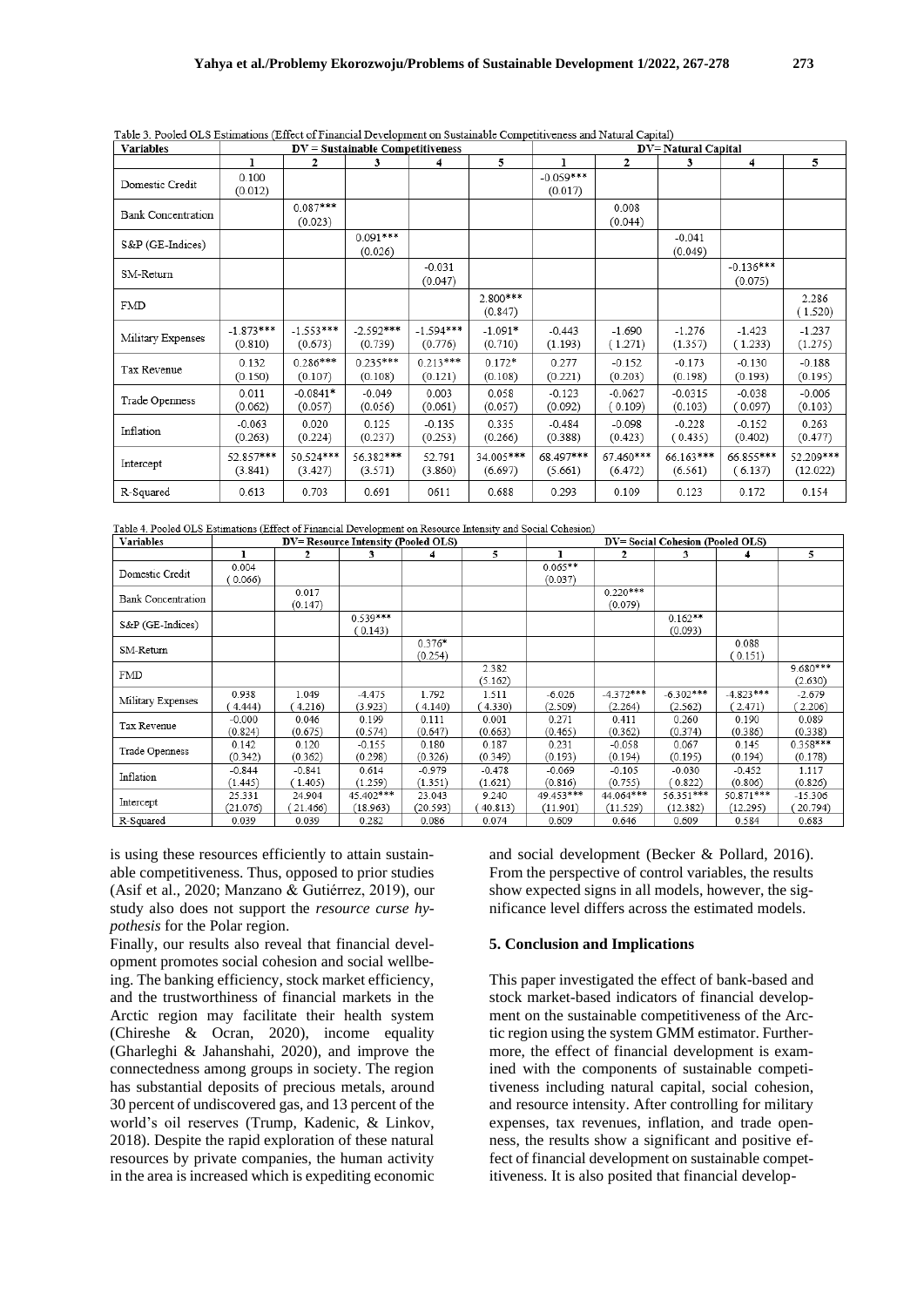| <b>Variables</b>          |                     | $DV =$ Sustainable Competitiveness (Fixed Effect) |                       |                       |                       | DV= Natural Capital (Fixed Effect) |                        |                       |                       |                      |  |
|---------------------------|---------------------|---------------------------------------------------|-----------------------|-----------------------|-----------------------|------------------------------------|------------------------|-----------------------|-----------------------|----------------------|--|
|                           | 1                   | 2                                                 | 3                     | 4                     | 5                     | 1                                  | 2                      | 3                     | 4                     | 5                    |  |
| Domestic Credit           | 0.046<br>(0.081)    |                                                   |                       |                       |                       | 0.110<br>(0.130)                   |                        |                       |                       |                      |  |
| <b>Bank Concentration</b> |                     | 0.015<br>(0.061)                                  |                       |                       |                       |                                    | $-0.412$<br>(0.097)    |                       |                       |                      |  |
| S&P (GE-Indices)          |                     |                                                   | $0.084***$<br>(0.023) |                       |                       |                                    |                        | $-0.056$<br>(0.428)   |                       |                      |  |
| SM-Return                 |                     |                                                   |                       | $-0.420$<br>(0.043)   |                       |                                    |                        |                       | $-0.083$<br>(0.068)   |                      |  |
| FMD                       |                     |                                                   |                       |                       | $-1.530$<br>(3.137)   |                                    |                        |                       |                       | 3.312<br>(4.993)     |  |
| Military Expenses         | 0.824<br>(1.665)    | 0.802<br>(1.712)                                  | $-1.468$<br>(1.543)   | 1.070<br>(1.681)      | 0.635<br>(1.656)      | 4.322*<br>(2.669)                  | 3.995*<br>(2.728)      | 5.751***<br>(2.807)   | $5.032**$<br>(2.663)  | 4.418*<br>(2.636)    |  |
| Tax Revenue               | $-0.069$<br>(0.222) | $-0.030$<br>(0.398)                               | $-0.137$<br>(0.179)   | $-0.112$<br>(0.206)   | $-0.131$<br>(0.212)   | 0.334<br>(0.356)                   | $-0.206$<br>(0.634)    | 0.038<br>(0.326)      | 0.023<br>(0.327)      | 0.061<br>(0.337)     |  |
| Trade Openness            | 0.227<br>(0.204)    | $-0.206$<br>(0.200)                               | $-0.263$<br>(0.264)   | $-0.189$<br>(0.197)   | $-0.248$<br>(0.221)   | $-0.650**$<br>(0.327)              | $-0.629**$<br>(0.320)  | $-0.601**$<br>(0.313) | $-0.621**$<br>(0.313) | $-0.541*$<br>(0.352) |  |
| Inflation                 | 0.191<br>(0.320)    | 0.254<br>(0.307)                                  | 0.381<br>(0.264)      | 0.240<br>(0.302)      | 0.270<br>(0.308)      | $-0.080$<br>(0.513)                | $-0.838$<br>(0.489)    | $-0.156$<br>(0.481)   | $-0.082$<br>(0.478)   | $-0.116$<br>(0.491)  |  |
| Country Effects           | Yes                 | Yes                                               | Yes                   | Yes                   | Yes                   | Yes                                | Yes                    | Yes                   | Yes                   | Yes                  |  |
| Time Effects              | Yes                 | Yes                                               | Yes                   | Yes                   | Yes                   | Yes                                | Yes                    | Yes                   | Yes                   | Yes                  |  |
| Intercept                 | 64.615<br>(18.390)  | 66.108***<br>(20.093)                             | 76.688<br>(14.708)    | 67.660***<br>(16.796) | 79.897***<br>(28.434) | 93.589***<br>(29.483)              | 101.918***<br>(32.012) | 89.290***<br>(26.752) | 92.480***<br>(26.612) | 70.524*<br>(45.249)  |  |
| R-Squared                 | 0.411               | 0.532                                             | 0.376                 | 0.555                 | 0.611                 | 0.020                              | 0.023                  | 0.015                 | 0.027                 | 0.031                |  |

Table 5. Fixed Effect Estimations (Effect of Financial Development on Sustainable Competitiveness and Natural Capital)

Table 6 Fixed Affect Estimations (Effect of Financial Development on Resource Intensity and Social Cohesion)

| <b>Variables</b>                                                                                                                                                                                  |           |           | DV= Resource Intensity (Fixed Effect) |              |           |           | DV= Social Cohesion (Fixed Effect)<br>5.<br>2<br>3<br>1<br>4<br>0.069<br>(0.192)<br>0.062<br>(0.086)<br>$-0.029$ |          |          |           |
|---------------------------------------------------------------------------------------------------------------------------------------------------------------------------------------------------|-----------|-----------|---------------------------------------|--------------|-----------|-----------|------------------------------------------------------------------------------------------------------------------|----------|----------|-----------|
|                                                                                                                                                                                                   | 1         | 2         | 3                                     | 4            | 5         |           |                                                                                                                  |          |          |           |
|                                                                                                                                                                                                   | 0.071     |           |                                       |              |           | 0.182     |                                                                                                                  |          |          |           |
| Domestic Credit<br><b>Bank Concentration</b><br>S&P (GE-Indices)<br>SM-Return<br><b>FMD</b><br>Military Expenses<br>Tax Revenue<br>Trade Openness<br>Inflation<br>Country Effects<br>Time Effects | (0.568)   |           |                                       |              |           | (0.257)   |                                                                                                                  |          |          |           |
|                                                                                                                                                                                                   |           | $-0.315$  |                                       |              |           |           |                                                                                                                  |          |          |           |
|                                                                                                                                                                                                   |           | (0.421)   |                                       |              |           |           |                                                                                                                  |          |          |           |
|                                                                                                                                                                                                   |           |           | $0.593***$                            |              |           |           |                                                                                                                  |          |          |           |
|                                                                                                                                                                                                   |           |           | (0.162)                               |              |           |           |                                                                                                                  |          |          |           |
|                                                                                                                                                                                                   |           |           |                                       | $0.448*$     |           |           |                                                                                                                  |          |          |           |
|                                                                                                                                                                                                   |           |           |                                       | (0.296)      |           |           |                                                                                                                  |          | (0.139)  |           |
|                                                                                                                                                                                                   |           |           |                                       |              | $-7.974$  |           |                                                                                                                  |          |          | 4.081     |
|                                                                                                                                                                                                   |           |           |                                       |              | (21.828)  |           |                                                                                                                  |          |          | (9.937)   |
|                                                                                                                                                                                                   | 4.888     | 2.442     | $-10.580$                             | 8.691        | 4.379     | $-7.818*$ | $-7.807*$                                                                                                        | 5.702    | 7.579    | 7.472     |
|                                                                                                                                                                                                   | (11.619)  | (11.811)  | (10.659)                              | (11.466)     | (11.524)  | (5.255)   | (5.412)                                                                                                          | (5.661)  | (5.386)  | (5.246)   |
|                                                                                                                                                                                                   | $-0.668$  | $-2.486$  | $-0.905$                              | $-0.726$     | $-0.829$  | 0.218     | 0.429                                                                                                            | 0.027    | 0.046    | 0.093     |
|                                                                                                                                                                                                   | (1.551)   | (2.748)   | (1.240)                               | (1.410)      | (1.475)   | (0.701)   | (1.259)                                                                                                          | (0.658)  | (0.662)  | (0.671)   |
|                                                                                                                                                                                                   | $-1.110$  | $-0.959$  | $-1.510$                              | $-0.947$     | $-1.315$  | 0.490     | 0.570                                                                                                            | 0.548    | 0.603    | 0.720     |
|                                                                                                                                                                                                   | (1.426)   | (1.385)   | (1.188)                               | (1.348)      | (1.541)   | (0.645)   | (0.635)                                                                                                          | (0.631)  | (0.633)  | (0.701)   |
|                                                                                                                                                                                                   | 0.097     | 0.521     | 1.127                                 | 0.099        | 0.302     | 0.225     | 0.474                                                                                                            | 0.545    | 0.440    | 0.384     |
|                                                                                                                                                                                                   | (2.234)   | (2.117)   | (1.829)                               | (2.061)      | (2.147)   | (1.010)   | (0.970)                                                                                                          | (0.971)  | (0.968)  | (0.977)   |
|                                                                                                                                                                                                   | Yes       | Yes       | Yes                                   | Yes          | Yes       | Yes       | Yes                                                                                                              | Yes      | Yes      | Yes       |
|                                                                                                                                                                                                   | Yes       | Yes       | Yes                                   | $_{\rm Yes}$ | Yes       | Yes       | Yes                                                                                                              | Yes      | Yes      | Yes       |
| Intercept                                                                                                                                                                                         | 111.231   | 173.188   | 173.576**                             | 105.939      | 175.674   | $-17.282$ | $-13.245$                                                                                                        | 4.860    | $-1.823$ | $-30.774$ |
|                                                                                                                                                                                                   | (128.321) | (138.597) | (101.585)                             | (114.550)    | (197.819) | (58.044)  | (6.514)                                                                                                          | (53.950) | (53.816) | (90.056)  |
| R-Squared                                                                                                                                                                                         | 0.026     | 0.030     | 0.011                                 | 0.020        | 0.033     | 0.031     | 0.143                                                                                                            | 0.102    | 0.035    | 0.265     |

ment is depleting the natural capital but stimulating the social cohesion and resource efficiency of the Arctic region.

Banks and financial markets are playing a complementary role in promoting sustainable economic growth in the region by improving the use of financial functions and the rate of return on investment. Especially in the short-run, efficient capital accumulation from financial development is offsetting the negative impact of overexploitation of natural resources. Since our study estimated short-run (dynamic) relationships, we are not able to assert if the positive link between financial development and sustainable competitiveness can be retained in the long-

run. Various ecologists and environmental councils have raised concerns over the sustainable development of Polar Regions that current industrial and economic activities are yielding only short-term benefits. In the long-run, over-exploitation of natural resources may pose serious threats to the social, environmental, and economic development of the regional and local communities [\(Mikkelsen &](#page-10-29)  [Langhelle, 2008;](#page-10-29) [Trump et al., 2018\)](#page-10-28).

Energy consumption is conducive to economic growth and natural resources facilitate this link. However, long-term sustainability should not be compromised through overexploitation of natural resources. Currently, diesel is the major source of elec-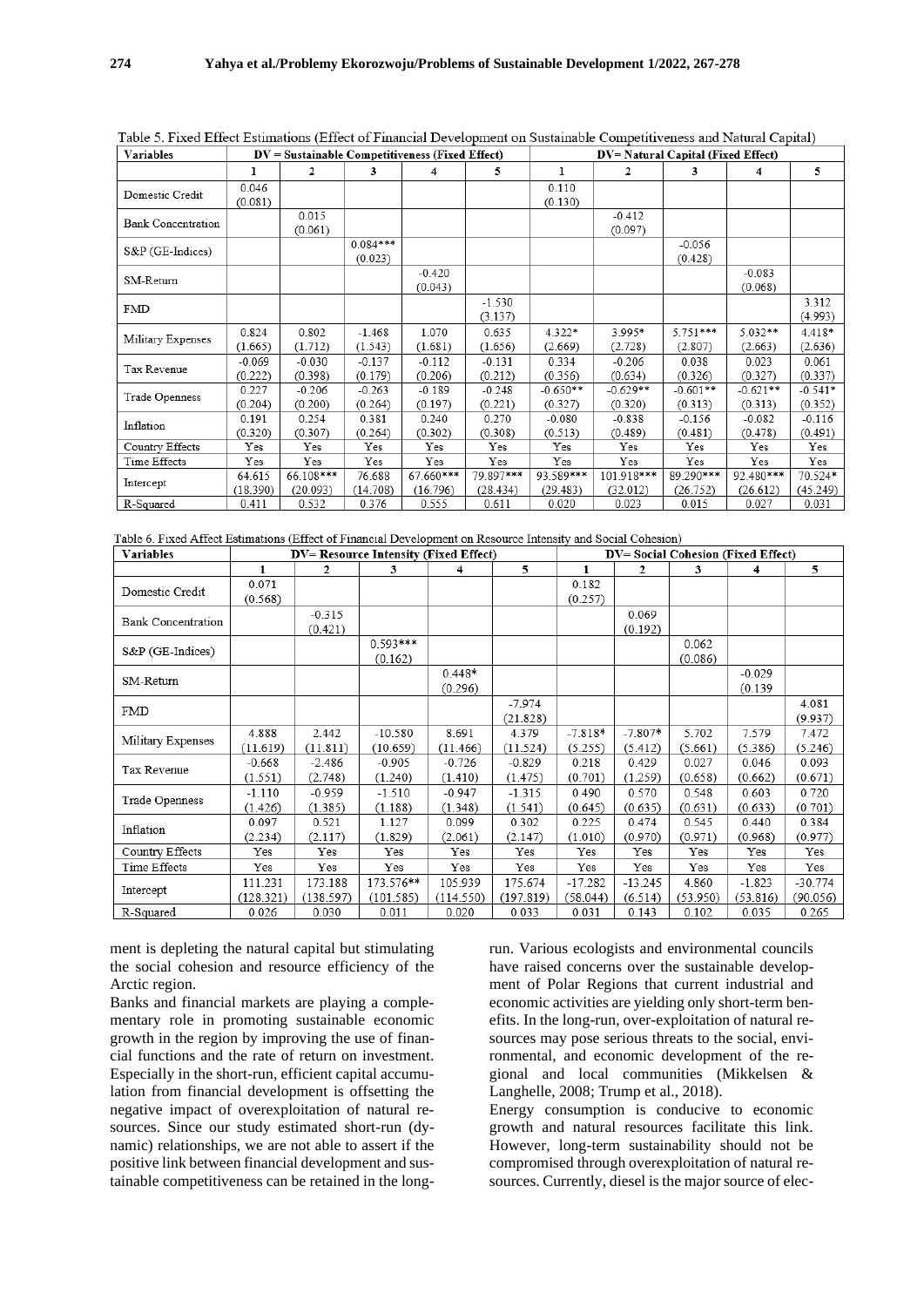| <b>Variables</b>          |            |              |            | $DV =$ Sustainable Competitiveness (SGMM) |            | DV= Natural Capital (SGMM) |              |            |            |            |  |
|---------------------------|------------|--------------|------------|-------------------------------------------|------------|----------------------------|--------------|------------|------------|------------|--|
|                           | 1          | $\mathbf{2}$ | 3          | 4                                         | 5          | 1                          | $\mathbf{2}$ | 3          | 4          | 5          |  |
|                           | $0.720***$ | $0.958***$   | $-0.624$   | $0.342***$                                | $0.583***$ | $0.816***$                 | $0.783***$   | $0.707***$ | $0.656***$ | $0.901***$ |  |
| Lagged DV                 | (0.111)    | (0.073)      | (0.507)    | (0.121)                                   | (0.127)    | (0.159)                    | (0.094)      | (0.140)    | (0.134)    | (0.162)    |  |
| Domestic Credit           | $0.042***$ |              |            |                                           |            | 0.024                      |              |            |            |            |  |
|                           | (0.017)    |              |            |                                           |            | (0.051)                    |              |            |            |            |  |
| <b>Bank Concentration</b> |            | $0.375***$   |            |                                           |            |                            | $-0.200**$   |            |            |            |  |
|                           |            | (0.062)      |            |                                           |            |                            | (0.090)      |            |            |            |  |
| S&P (GE-Indices)          |            |              | 0.097      |                                           |            |                            |              | 0.251      |            |            |  |
|                           |            |              | (0.018)    |                                           |            |                            |              | (0.058)    |            |            |  |
| SM-Return                 |            |              |            | $0.118***$                                |            |                            |              |            | $-0.037*$  |            |  |
|                           |            |              |            | (0.047)                                   |            |                            |              |            | (0.071)    |            |  |
| <b>FMD</b>                |            |              |            |                                           | $0.088**$  |                            |              |            |            | 0.084      |  |
|                           |            |              |            |                                           | (0.056)    |                            |              |            |            | (0.063)    |  |
| Military Expenses         | $-1.992$   | $-1.833$     | $-2.095$   | $-1.937$                                  | $-2.127$   | $-0.933$                   | $-1.082$     | $-1.122$   | $-1.243$   | $-0.916$   |  |
|                           | (0.549)    | (0.691)      | (0.526)    | (0.682)                                   | (0.703)    | (0.587)                    | (0.489)      | (0.705)    | (0.622)    | (0.870)    |  |
| Tax Revenue               | 1.816      | 4.216        | $0.293**$  | 1.166                                     | 1.317      | $-0.240$                   | 1.400        | 0.107      | 0.122      | 0.557      |  |
|                           | (0.438)    | (0.633)      | (0.140)    | (0.508)                                   | (0.269)    | (0.173)                    | (1.083)      | (0.771)    | (0.516)    | (0.714)    |  |
| Trade Openness            | $0.452*$   | 1.826**      | $1.049***$ | 0.021                                     | $0.273**$  | 0.179                      | $-0.467$     | 0.200      | 0.323      | $-0.094$   |  |
|                           | (0.110)    | (0.247)      | (0.325)    | (0.099)                                   | (0.065)    | (0.134)                    | (0.379)      | (0.280)    | (0.209)    | (0.187)    |  |
| Inflation                 | $-6.142**$ | $-8.654*$    | $-3.490$   | $-3.761**$                                | $-6.715*$  | $-0.960$                   | $-1.785**$   | $-0.668$   | $-2.606$   | $-0.958$   |  |
|                           | (1.053)    | (1.842)      | (0.803)    | (0.668)                                   | (1.212)    | (1.934)                    | (0.935)      | (0.433)    | (2.267)    | (1.841)    |  |
| Country and Time          | Yes        | Yes          | Yes        | Yes                                       | Yes        | Yes                        | Yes          | Yes        | Yes        | Yes        |  |
| Effects                   |            |              |            |                                           |            |                            |              |            |            |            |  |
|                           | 7.094*     | 8.193        | $7.714**$  | 8.068*                                    | $9.127**$  | 3.773                      | 3.821        | 3.612      | 4.392      | 3.618      |  |
| Intercept                 | (0.955)    | (0.893)      | (0.960)    | (0.912)                                   | (0.701)    | (0.834)                    | (0.662)      | (0.625)    | (0.705)    | (0.830)    |  |
| AR(2)                     | 0.663      | 0.724        | 0.233      | 0.652                                     | 0.612      | 0.238                      | 0.814        | 0.446      | 0.620      | 0.265      |  |
| Sargan test               | 0.273      | 0.533        | 0.293      | 0.427                                     | 0.773      | 0.994                      | 0.849        | 0.891      | 0.943      | 0.996      |  |

Table 7, System GMM Estimations (Effect of Financial Development on Sustainable Competitiveness and Natural Capital)

Table 8. System GMM Estimations (Effect of Financial Development on Resource Intensity and Social Cohesion)

| <b>Variables</b>          |              |            | <b>DV= Resource Intensity (SGMM)</b> |             | <b>DV= Social Cohesion (SGMM)</b><br>$\mathbf{1}$<br>2<br>3<br>4<br>0.171<br>0.240<br>0.140<br>0.208<br>(0.151)<br>(0.251)<br>(0.227)<br>(0.227)<br>$0.081***$<br>(0.021)<br>$0.322***$<br>(0.068)<br>$0.080***$<br>(0.032)<br>0.061<br>(0.082)<br>$-1.212$<br>$-1.362$<br>$-1.339$<br>$-1.002$<br>(1.093)<br>(1.132)<br>(0.094)<br>(1.117)<br>$1.436***$<br>0.334<br>0.137<br>0.443<br>(0.522)<br>(0.352)<br>(0.329)<br>(0.451)<br>$0.587***$<br>$0.587***$<br>$0.398***$<br>$-0.286$<br>(0.294)<br>(0.104)<br>(0.114)<br>(0.156)<br>$4.435**$<br>$1.693**$<br>$-0.020$<br>$-0.049$<br>(0.146)<br>(0.662)<br>(2.268)<br>(0.832)<br>Yes<br>Yes<br>Yes<br>Yes |         |         |         |         |            |
|---------------------------|--------------|------------|--------------------------------------|-------------|--------------------------------------------------------------------------------------------------------------------------------------------------------------------------------------------------------------------------------------------------------------------------------------------------------------------------------------------------------------------------------------------------------------------------------------------------------------------------------------------------------------------------------------------------------------------------------------------------------------------------------------------------------------|---------|---------|---------|---------|------------|
|                           | $\mathbf{1}$ | 2          | 3                                    | 4           | 5                                                                                                                                                                                                                                                                                                                                                                                                                                                                                                                                                                                                                                                            |         |         |         |         | 5          |
|                           | 0.024        | 0.113      | $-0.132**$                           | $-0.267***$ | $-0.005$                                                                                                                                                                                                                                                                                                                                                                                                                                                                                                                                                                                                                                                     |         |         |         |         | $0.406***$ |
| Lagged DV                 | (0.055)      | (0.083)    | (0.058)                              | (0.070)     | (0.079)                                                                                                                                                                                                                                                                                                                                                                                                                                                                                                                                                                                                                                                      |         |         |         |         | (0.131)    |
| Domestic Credit           | $-0.034$     |            |                                      |             |                                                                                                                                                                                                                                                                                                                                                                                                                                                                                                                                                                                                                                                              |         |         |         |         |            |
|                           | (0.092)      |            |                                      |             |                                                                                                                                                                                                                                                                                                                                                                                                                                                                                                                                                                                                                                                              |         |         |         |         |            |
| <b>Bank Concentration</b> |              | $0.130***$ |                                      |             |                                                                                                                                                                                                                                                                                                                                                                                                                                                                                                                                                                                                                                                              |         |         |         |         |            |
|                           |              | (0.044)    |                                      |             |                                                                                                                                                                                                                                                                                                                                                                                                                                                                                                                                                                                                                                                              |         |         |         |         |            |
| S&P (GE-Indices)          |              |            | $0.601***$                           |             |                                                                                                                                                                                                                                                                                                                                                                                                                                                                                                                                                                                                                                                              |         |         |         |         |            |
|                           |              |            | (0.090)                              |             |                                                                                                                                                                                                                                                                                                                                                                                                                                                                                                                                                                                                                                                              |         |         |         |         |            |
|                           |              |            |                                      | $1.070***$  |                                                                                                                                                                                                                                                                                                                                                                                                                                                                                                                                                                                                                                                              |         |         |         |         |            |
| SM-Return                 |              |            |                                      | (0.112)     |                                                                                                                                                                                                                                                                                                                                                                                                                                                                                                                                                                                                                                                              |         |         |         |         |            |
| <b>FMD</b>                |              |            |                                      |             | 0.833                                                                                                                                                                                                                                                                                                                                                                                                                                                                                                                                                                                                                                                        |         |         |         |         | $2.481***$ |
|                           |              |            |                                      |             | (0.096)                                                                                                                                                                                                                                                                                                                                                                                                                                                                                                                                                                                                                                                      |         |         |         |         | (0.953)    |
|                           | $-3.311***$  | $-2.181$   | $-1.386***$                          | $-2.346***$ | $-3.133***$                                                                                                                                                                                                                                                                                                                                                                                                                                                                                                                                                                                                                                                  |         |         |         |         | $-2.308$   |
| Military Expenses         | (6.752)      | (3.118)    | (2.833)                              | (5.501)     | (5.486)                                                                                                                                                                                                                                                                                                                                                                                                                                                                                                                                                                                                                                                      |         |         |         |         | (0.998)    |
|                           | 13.552***    | $0.427*$   | $9.016***$                           | $9.576***$  | 13.667***                                                                                                                                                                                                                                                                                                                                                                                                                                                                                                                                                                                                                                                    |         |         |         |         | $-0.932$   |
| Tax Revenue               | (1.315)      | (0.241)    | (1.216)                              | (1.066)     | (1.177)                                                                                                                                                                                                                                                                                                                                                                                                                                                                                                                                                                                                                                                      |         |         |         |         | (0.756)    |
|                           | 4.975        | 0.242      | 3.232                                | 3.187       | 5.012                                                                                                                                                                                                                                                                                                                                                                                                                                                                                                                                                                                                                                                        |         |         |         |         | $0.489**$  |
| Trade Openness            | (0.426)      | (0.094)    | (0.405)                              | (0.323)     | (0.449)                                                                                                                                                                                                                                                                                                                                                                                                                                                                                                                                                                                                                                                      |         |         |         |         | (0.225)    |
| Inflation                 | $-3.499**$   | 2.579      | $-4.578$                             | $-4.810**$  | $-1.953***$                                                                                                                                                                                                                                                                                                                                                                                                                                                                                                                                                                                                                                                  |         |         |         |         | $3.768***$ |
|                           | (4.963)      | (0.565)    | (2.401)                              | (5.016)     | (6.631)                                                                                                                                                                                                                                                                                                                                                                                                                                                                                                                                                                                                                                                      |         |         |         |         | (1.616)    |
| Country and Time          | Yes          | Yes        | Yes                                  | Yes         | Yes                                                                                                                                                                                                                                                                                                                                                                                                                                                                                                                                                                                                                                                          |         |         |         |         | Yes        |
| Effects                   |              |            |                                      |             |                                                                                                                                                                                                                                                                                                                                                                                                                                                                                                                                                                                                                                                              |         |         |         |         |            |
|                           | 39.107**     | 37.334*    | 34.538**                             | 31.732*     | 48.225***                                                                                                                                                                                                                                                                                                                                                                                                                                                                                                                                                                                                                                                    | 3.081   | 7.321   | 4.826   | 3.248   | 5.245      |
| Intercept                 | (2.103)      | (2.760)    | (2.737)                              | (2.230)     | (2.836)                                                                                                                                                                                                                                                                                                                                                                                                                                                                                                                                                                                                                                                      | (1.846) | (2.157) | (1.772) | (1.195) | (1.644)    |
| AR(2)                     | 0.752        | 0.309      | 0.684                                | 0.415       | 0.588                                                                                                                                                                                                                                                                                                                                                                                                                                                                                                                                                                                                                                                        | 0.620   | 0.403   | 0.745   | 0.692   | 0.498      |
| Sargan test               | 0.982        | 0.993      | 1.000                                | 0.997       | 0.879                                                                                                                                                                                                                                                                                                                                                                                                                                                                                                                                                                                                                                                        | 0.294   | 0.908   | 0.995   | 0.741   | 0.896      |

tricity generation (up to 80%) in the Arctic which is the renowned cause of greenhouse gas emission. Black carbon from burning diesel also reduces the albedo effect, leading to the rapid melting of ice and snow [\(Quitoras, Campana, & Crawford, 2020\)](#page-10-30). Thus, the financial sector should be guided and supported to promote alternative eco-friendly technologies to meet energy demands. Although we have tried to opt for an optimal statistical technique to deal

with statistical biases for the available panel data, the estimates should be considered with caution. While the employed index of sustainable competitiveness is comprehensive and backed by quantitative methodologies, the limited time-series constrained us to test more advanced statistical techniques. Future studies may extend the time-series using alternative composite indexes developed in the existing literature to test co-integration or possible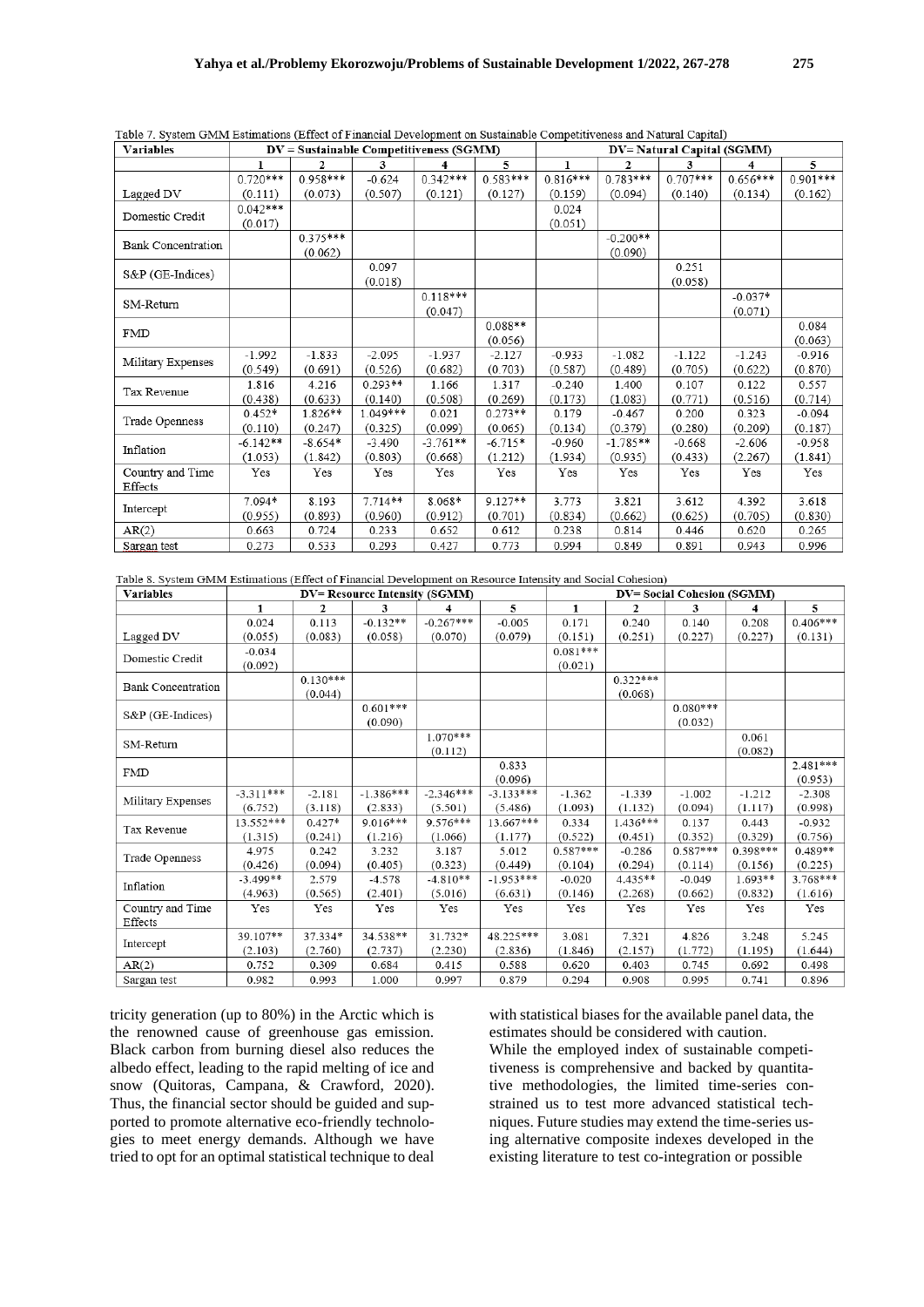non-linearity between financial development and sustainable competitiveness in the Arctic. For an enlarged version of the index, more regional socio-ecological data should be added. Additionally, future studies should also test the intervening role of technology, energy consumption, and innovation between financial development and sustainable development.

This study is also limited to the pre-COVID-19 period due to the unavailability of financial indicators data for the year 2020 or onward. However, it opens the door for future studies to fill the gap with relevant COVID-19 factors. The COVID-19 pandemic substantially disturbs financial activities as the global lockdown negatively influences the performance of ongoing projects and investors were reluctant to start new financial investments [\(Anser et al., 2021;](#page-9-22) [Yahya, Shaohua, Abbas, & Waqas, 2021\)](#page-11-5). Accordingly, ensuring progress toward SDGs and sustainable development decelerated for most of the countries in the absence of additional support [\(Barbier &](#page-9-23)  [Burgess, 2020\)](#page-9-23). After the pandemic, researchers are redefining sustainability and utilizing green finance that offers an incentive to fund sustainable items leading to industrial growth initiatives and digital mobilization of renewable energy [\(Hakovirta &](#page-10-31)  [Denuwara, 2020\)](#page-10-31). It is believed that the current COVID-19 stimulus packages including the exploration of non-renewable energy resources in the Arctic region will pave the path for environmental degradation. Therefore, we recommend that future studies should include the effect of COVID-19 while exploring the relationship between financial development and sustainable competitiveness for a more holistic view.

#### **References**

- <span id="page-9-7"></span>1. AL-MULALI U., OZTURK I., LEAN H.H., 2015, The influence of economic growth, urbanization, trade openness, financial development, and renewable energy on pollution in Europe, *Natural Hazards,* 79(1): 621-644.
- <span id="page-9-1"></span>2. AL MAMUN M., SOHAG K., SHAHBAZ M., HAMMOUDEH S., 2018, Financial markets, innovations and cleaner energy production in OECD countries, *Energy Economics,* 72: 236-254.
- <span id="page-9-14"></span>3. ANDERSON T.W., HSIAO C., 1981, Estimation of dynamic models with error components, *Journal of the American statistical Association,* 76(375): 598- 606.
- <span id="page-9-22"></span>4. ANSER M.K., KHAN M.A., ZAMAN K., NASSANI A.A., ASKAR S.E., ABRO M.M.Q., KABBANI A., 2021, Financial development during COVID-19 pandemic: the role of coronavirus testing and functional labs, *Financial Innovation,* 7(1): 1-13.
- <span id="page-9-5"></span>5. APERGIS N., OZTURK I., 2015, Testing environmental Kuznets curve hypothesis in Asian countries, *Ecological Indicators,* 52: 16-22.
- <span id="page-9-15"></span>6. ARELLANO M., BOVER O., 1995, Another look at the instrumental variable estimation of errorcomponents models, *Journal of Econometrics,* 68(1): 29-51.
- <span id="page-9-20"></span>7. ASIF M., KHAN K.B., ANSER M.K., NASSANI A.A., ABRO M.M.Q., ZAMAN K., 2020, Dynamic interaction between financial development and natural resources: Evaluating the 'Resource curse'hypothesis, *Resources Policy,* 65: 101566.
- <span id="page-9-13"></span>8. BANDURA W.N., 2020, Inflation and Finance-Growth Nexus in Sub-Saharan Africa, *Journal of African Business*: 1-13.
- <span id="page-9-23"></span>9. BARBIER E.B., BURGESS J.C., 2020. Sustainability and development after COVID-19, *World Development,* 135, 105082.
- <span id="page-9-17"></span>10. BASU D., 2020, Bias of ols estimators due to exclusion of relevant variables and inclusion of irrelevant variables, *Oxford Bulletin of Economics and Statistics,* 82(1): 209-234.
- <span id="page-9-21"></span>11. BECKER M.S., POLLARD W.H. 2016). Sixty-year legacy of human impacts on a high Arctic ecosystem, *Journal of Applied Ecology, 53*(3), 876-884.
- <span id="page-9-12"></span>12. BIRD R., DAVIS-NOZEMACK K., 2018, Tax avoidance as a sustainability problem, *Journal of business ethics,* 151(4): 1009-1025.
- <span id="page-9-16"></span>13. BLUNDELL R. BOND S., 1998, Initial conditions and moment restrictions in dynamic panel data models. *Journal of Econometrics,* 87(1), 115-143.
- <span id="page-9-18"></span>14. BUSCH T., BAUER R., ORLITZKY M., 2016, Sustainable development and financial markets: Old paths and new avenues, *Business & Society,* 55(3): 303-329.
- <span id="page-9-6"></span>15. CARSON R.T., 2010, The environmental Kuznets curve: seeking empirical regularity and theoretical structure, *Review of environmental Economics and Policy,* 4(1): 3-23.
- <span id="page-9-9"></span>16. CHIRESHE J., OCRAN M.K., 2020, Financial development and health care expenditure in Sub Saharan Africa Countries, *Cogent Economics & Finance,* 8(1): 1771878.
- <span id="page-9-11"></span>17. D'AGOSTINO G., DUNNE J.P., PIERONI L., 2019, Military expenditure, endogeneity and economic growth, *Defence and Peace Economics,* 30(5): 509- 524.
- <span id="page-9-2"></span>18. DASGUPTA S., LAPLANTE B., MAMINGI N., 2001, Pollution and capital markets in developing countries, *Journal of Environmental Economics and management,* 42(3): 310-335.
- <span id="page-9-0"></span>19. DAUVERGNE P., 2010, *The shadows of consumption: Consequences for the global environment*: MIT Press.
- <span id="page-9-3"></span>20. DU L., WEI C., CAI S., 2012, Economic development and carbon dioxide emissions in China: Provincial panel data analysis, *China Economic Review,* 23(2): 371-384.
- <span id="page-9-4"></span>21. DURUSU-CIFTCI D., ISPIR M.S., YETKINER H., 2017, Financial development and economic growth: Some theory and more evidence, *Journal of Policy Modeling,* 39(2), 290-306.
- <span id="page-9-8"></span>22. ELKHUIZEN L., HERMES N., JACOBS J., MEESTERS A., 2018, Financial development, financial liberalization and social capital, *Applied Economics,* 50(11): 1268-1288.
- <span id="page-9-19"></span>23. GANDA F., 2019, The environmental impacts of financial development in OECD countries: a panel GMM approach, *Environmental science and pollution research,* 26(7): 6758-6772.
- <span id="page-9-10"></span>24. GHARLEGHI B., JAHANSHAHI A.A., 2020, The way to sustainable development through income equality: The impact of trade liberalisation and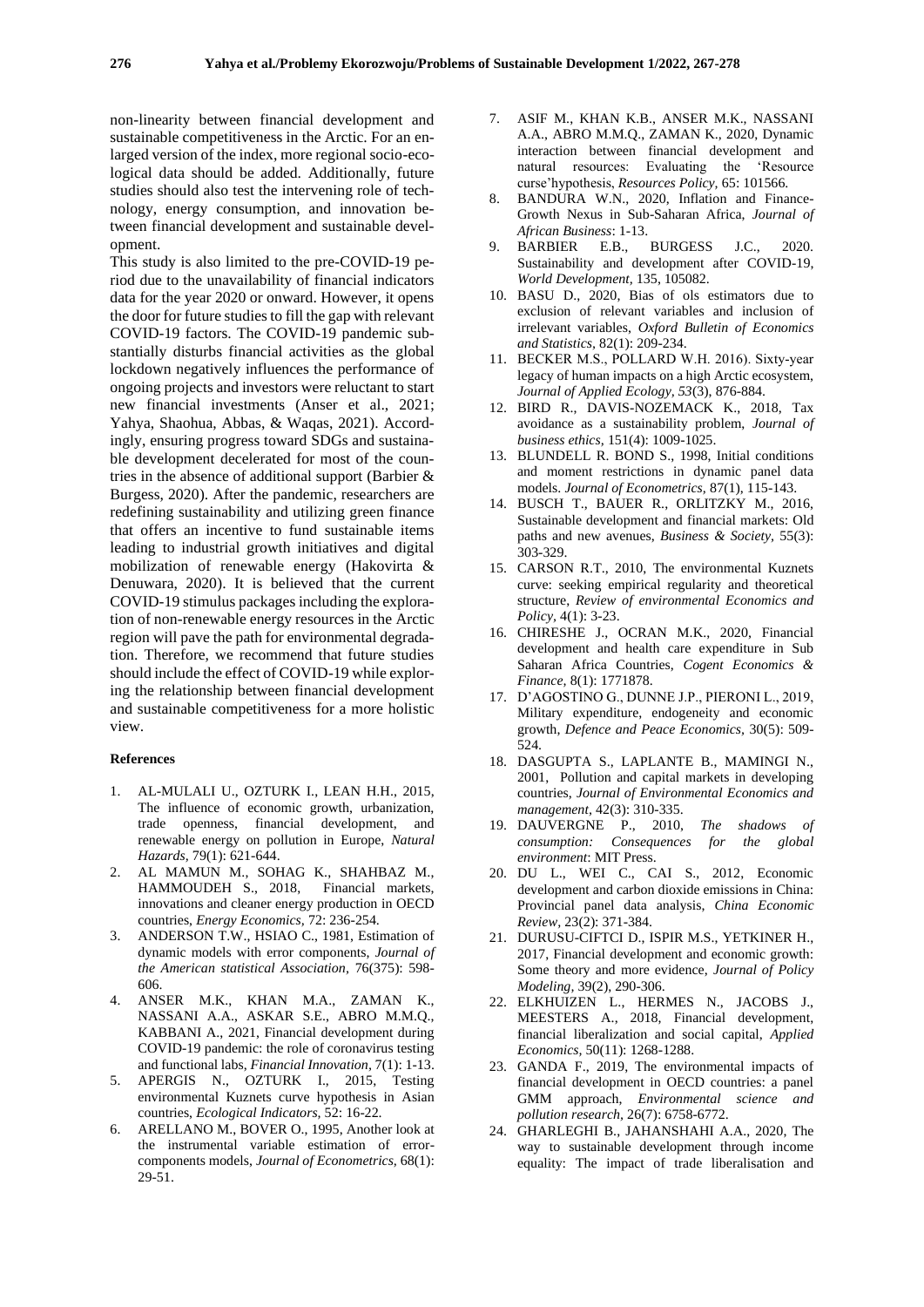financial development, *Sustainable Development,*  28(4): 990-1001.

- <span id="page-10-20"></span>25. GOKMENOGLU K.K., TASPINAR N., RAHMAN M.M., 2021, Military expenditure, financial development and environmental degradation in Turkey: A comparison of CO<sub>2</sub> emissions and ecological footprint, *International Journal of Finance & Economics*, 26(1): 986-997.
- <span id="page-10-1"></span>26. GOUGH I., 2017, *Heat, greed and human need: Climate change, capitalism and sustainable wellbeing*, Edward Elgar Publishing.
- <span id="page-10-16"></span>27. GUISO L., SAPIENZA P., ZINGALES L., 2004, The role of social capital in financial development, *American Economic Review,* 94(3), 526-556.
- <span id="page-10-26"></span>28. HAIDER S., ADIL M.H., 2019, Does financial development and trade openness enhance industrial energy consumption? A sustainable developmental perspective, *Management of Environmental Quality: An International Journal,* 30(6): 1297-1313.
- <span id="page-10-31"></span>29. HAKOVIRTA M., DENUWARA N., 2020, *How COVID-19 redefines the concept of sustainability* Multidisciplinary Digital Publishing Institute.
- <span id="page-10-3"></span>30. HSUEH S.J., HU Y.H., TU C.H., 2013, Economic growth and financial development in Asian countries: a bootstrap panel Granger causality analysis, *Economic Modelling,* 32: 294-301.
- <span id="page-10-23"></span>31. HUCHET‐BOURDON M., LE MOUËL C., VIJIL M., 2018, The relationship between trade openness and economic growth: Some new insights on the openness measurement issue, *The World Economy,*  41(1): 59-76.
- <span id="page-10-10"></span>32. JEBLI M. B., YOUSSEF S. B., OZTURK I., 2016, Testing environmental Kuznets curve hypothesis: The role of renewable and non-renewable energy consumption and trade in OECD countries, *Ecological Indicators,* 60: 824-831.
- <span id="page-10-15"></span>33. KHAN Z., HUSSAIN M., SHAHBAZ M., YANG S., JIAO Z., 2020, Natural resource abundance, technological innovation, and human capital nexus with financial development: a case study of China, *Resources Policy,* 65: 101585.
- <span id="page-10-0"></span>34. LAN J., MALIK A., LENZEN M., MCBAIN D., KANEMOTO, K., 2016, A structural decomposition analysis of global energy footprints, *Applied Energy,*  163: 436-451.
- <span id="page-10-13"></span>35. LEE J.M., CHEN K.H., CHO C.H., 2015, The relationship between CO2 emissions and financial development: evidence from OECD countries, *The Singapore Economic Review,* 60(5): 1550117.
- <span id="page-10-25"></span>36. LEVIN A., LIN C.F., CHU C.S.J., 2002, Unit root tests in panel data: asymptotic and finite-sample properties, *Journal of Econometrics,* 108(1): 1-24.
- <span id="page-10-27"></span>37. MANZANO O., GUTIÉRREZ J.D., 2019, The subnational resource curse: theory and evidence, *The Extractive Industries and Society,* 6(2): 261-266.
- <span id="page-10-29"></span>38. MIKKELSEN A., LANGHELLE O., 2008, *Arctic oil and gas: sustainability at risk?*, Routledge.
- <span id="page-10-17"></span>39. MUKHTAROV S., HUMBATOVA SEYFULLAYEV I., KALBIYEV Y., 2020, The effect of financial development on energy consumption in the case of Kazakhstan, *Journal of Applied Economics,* 23(1): 75-88.
- <span id="page-10-12"></span>40. NTOW-GYAMFI M., BOKPIN G.A., ABOAGYE A.Q., ACKAH C.G., 2020, Environmental sustainability and financial development in Africa; does institutional quality play any role?, *Development Studies Research,* 7(1), 93-118.
- <span id="page-10-9"></span>41. PAUN C.V., MUSETESCU R.C. TOPAN V.M., DANULETIU D.C., 2019, The impact of financial sector development and sophistication on sustainable economic growth, *Sustainability,* 11(6): 1713.
- <span id="page-10-8"></span>42. QI D., CHEN L., CHEN B., GAO Z., ZHONG W., FEELY R.A., CHEN M., 2017, Increase in acidifying water in the western Arctic Ocean, *Nature Climate Change,* 7(3): 195-199.
- <span id="page-10-30"></span>43. QUITORAS M.R., CAMPANA P. E., CRAWFORD C., 2020, Exploring electricity generation alternatives for Canadian Arctic communities using a multiobjective genetic algorithm approach, *Energy Conversion and Management,* 210: 112471.
- <span id="page-10-19"></span>44. RAZA S.A., SHAHBAZ M., PARAMATI S.R., 2017, Dynamics of military expenditure and income inequality in Pakistan, *Social Indicators Research,*  131(3): 1035-1055.
- <span id="page-10-5"></span>45. SADORSKY P., 2010, The impact of financial development on energy consumption in emerging economies, *Energy policy,* 38(5): 2528-2535.
- <span id="page-10-7"></span>46. SCHELLNHUBER H. J., HARE W., SERDECZNY O., ADAMS S., COUMOU D., FRIELER K., ROBINSON A., 2012, *Turn down the heat: why a 4 C warmer world must be avoided*, http://documents. worldbank.org/curated/en/865571468149107611/Tu rn-down-the-heat-why-a-4-C-warmer-world-mustbe-avoided.
- <span id="page-10-6"></span>47. SHAHBAZ M., MALLICK H., MAHALIK M. K., LOGANATHAN N., 2015, Does globalization impede environmental quality in India?, *Ecological Indicators,* 52: 379-393.
- <span id="page-10-14"></span>48. SHAHBAZ M., SHAHZAD S.J.H., AHMAD N., ALAM, S., 2016, Financial development and environmental quality: The way forward, *Energy policy,* 98: 353-364.
- <span id="page-10-21"></span>49. TAKUMAH W., IYKE B.N., 2017, The links between economic growth and tax revenue in Ghana: an empirical investigation, *International Journal of Sustainable Economy,* 9(1): 34-55.
- <span id="page-10-11"></span>50. TAMAZIAN A., CHOUSA J.P., VADLAMANNATI K.C., 2009, Does higher economic and financial development lead to environmental degradation: evidence from BRIC countries, *Energy policy,* 37(1): 246-253.
- <span id="page-10-4"></span>51. TAMAZIAN A., RAO B.B., 2010, Do economic, financial and institutional developments matter for environmental degradation? Evidence from transitional economies, *Energy Economics,* 32(1): 137-145.
- <span id="page-10-2"></span>52. THORE S., TARVERDYAN R., 2016, The sustainable competitiveness of nations. *Technological Forecasting and Social Change,* 106: 108- 114.
- <span id="page-10-28"></span>53. TRUMP B.D., KADENIC, M., LINKOV I., 2018, A sustainable Arctic: Making hard decisions, *Arctic, Antarctic, and Alpine Research,* 50(1): e1438345.
- <span id="page-10-18"></span>54. XU L., TAN J., 2020, Financial development, industrial structure and natural resource utilization efficiency in China, *Resources Policy,* 66: 101642.
- <span id="page-10-22"></span>55. YAHYA F., RAFIQ M., 2019, Unraveling the contemporary drivers of renewable energy consumption: Evidence from regime types, *Environmental Progress & Sustainable Energy,*  38(5): 13178.
- <span id="page-10-24"></span>56. YAHYA F., RAFIQ M., 2020, Brownfield, greenfield, and renewable energy consumption: